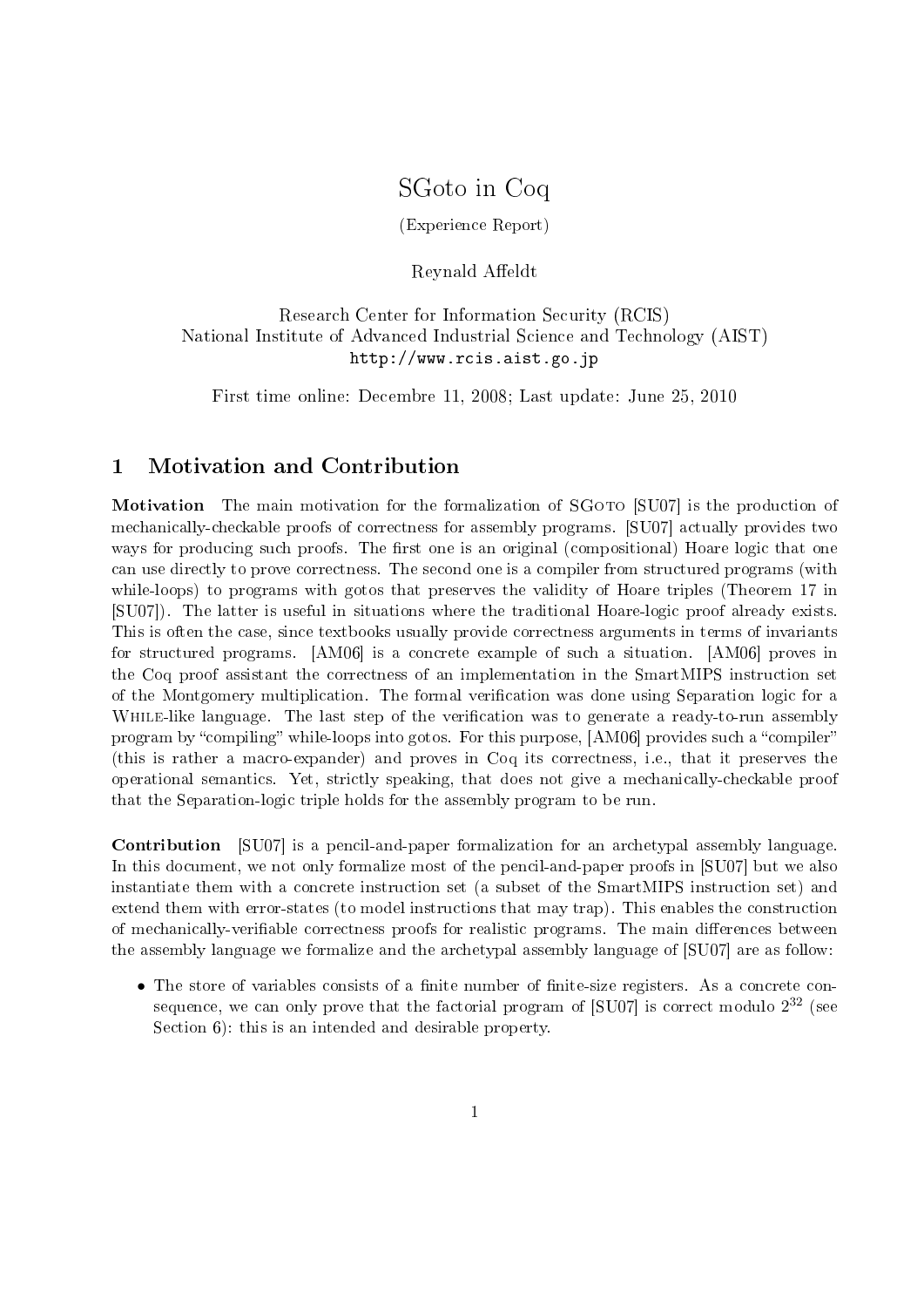- Besides a store, the state also comprises a mutable memory. Actually, the underlying logic is not just predicate logic but Separation logic [Rey02]. This enables the verification, for example, of programs for multi-precision arithmetic, as illustrated in Section 8.
- The operational semantics deals with error-states so as to model arithmetic overflows and unaligned memory accesses.

All these extensions are orthogonal to the formalization of [SU07], so that we are able to isolate cleanly the proofs of [SU07] from the details due to the concrete instruction set in use using Coq modules. This makes our formalization reusable.

Comparison with [SU07] Table 1 (page 3) makes it clear what is formalized w.r.t. [SU07]. In brief, what we do not do: we do not formalize Section 5 of [SU07] about decompilation (anyway, the topic is mentioned only briefly in  $[SU07]$  and we formalize only the so-called "non-constructive" proofs" of Theorems 17 and 18 (indeed, for these two theorems, the proofs come in two flavors).

As explained above, we instantiate the proofs of [SU07] with a concrete instruction set and with error-states. Error-states are responsible for longer proofs because they duplicate case-analyses. Besides length, proofs are essentially the same as [SU07]. The added value is the eradication of the inevitable typos and imprecisions of pencil-and-paper proofs, and also the fact that proofs in Coq can be replayed interactively.

Implementation Overview Table 2 (page 4) is a short overview of the implementation. For each file, we give the number of lines of Coq scripts (comments and blank lines removed). Compared with the 43 pages of [SU07] (accepted authors manuscript) and given the benets of mechanization, these figures are reasonable. For reference, we also indicate the scripts for instantiation to SmartMIPS (taken from [AM06]).

The corresponding HTML documentation is available at http://staff.aist.go.jp/reynald. affeldt/coqdev/cryptoasm.{filename\_without\_extension}.html.

We use SSREFLECT [GM07] and, despite our awkward command of this Coq extension, we feel it improves readability and manageability.

The Rest of this Document The next sections are organized so as to match the organization of  $[SU07]$ , with the part about the WHILE language coming first (it was in appendix in  $[SU07]$ ). The Coq code has been extracted directly from the Coq scripts using the coqdoc utility. Section 8 details an application to the proof of [AM06].

# 2 While: A Low-level Language

This section corresponds to Appendix A in [SU07].

Our formalization of [SU07] can be instantiated with any While-like language. In this section, we isolate more precisely what we expect from such a language.

### 2.1 Generic definition of then WHILE Language and Hoare logic

Section Lang.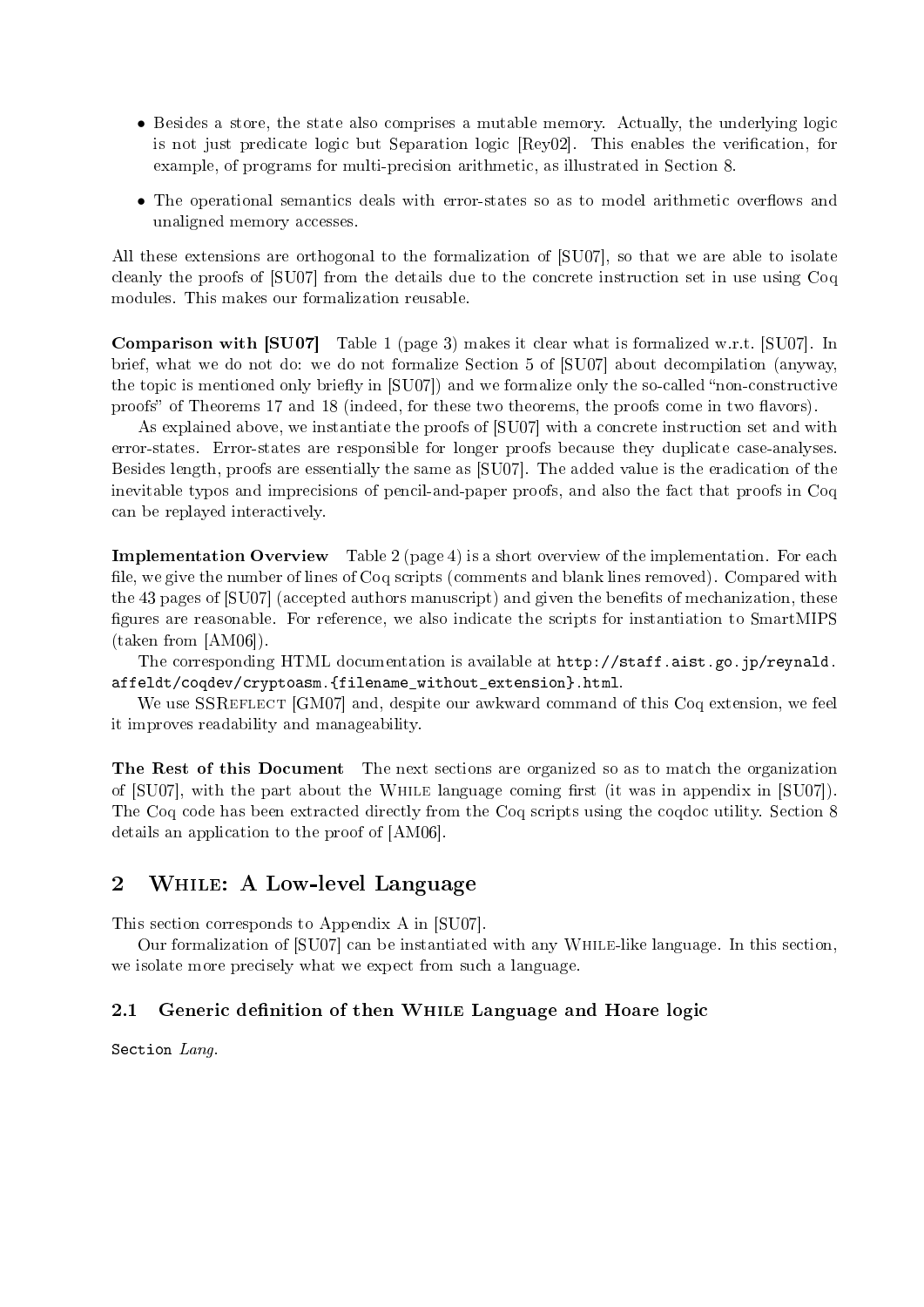| Reference in [SU07]                                                | Status in "SGoto in Coq" (this document)       |  |
|--------------------------------------------------------------------|------------------------------------------------|--|
| Section 2 GOTO, a low-level language                               |                                                |  |
| Figure 1                                                           | Done                                           |  |
| Lemma 1                                                            | Done                                           |  |
| Lemma 2                                                            | Particular cases only                          |  |
| Lemma 3                                                            | Done                                           |  |
| Section 3 SGOTO, a structured version                              |                                                |  |
| Section 3.1 Syntax and natural semantics of SGOTO                  |                                                |  |
| Figure $\overline{2}$                                              | Done                                           |  |
| Lemmas $4-5$                                                       | Done                                           |  |
| Theorems 6-8                                                       | Done                                           |  |
| Corollary 9                                                        | Done                                           |  |
| Section 3.2 Hoare Logic of SGOTO                                   |                                                |  |
| Figure 3                                                           | Done                                           |  |
| Theorem 10                                                         | Done                                           |  |
| Lemma 11                                                           | Done                                           |  |
| Theorem 12                                                         | Done                                           |  |
| Section 4 Compilation from WHILE to SGOTO                          |                                                |  |
| Section 4.1 Compilation and preservation/reflection of evaluations |                                                |  |
| Figure 5                                                           | Done                                           |  |
| Lemmas $13-14$                                                     | Done                                           |  |
| Theorems 15-16                                                     | Done                                           |  |
| Section 4.2 Preservation/reflection of derivable Hoare triples     |                                                |  |
| Theorems 17-18                                                     | Done (non-constructive proofs only)            |  |
| Section 4.3 Example                                                |                                                |  |
|                                                                    | Done                                           |  |
| Section 5 Compilation from SGOTOto WHILE                           |                                                |  |
|                                                                    | Not done                                       |  |
| Appendix A The high-level language WHILE                           |                                                |  |
|                                                                    | Done                                           |  |
| Appendix B Full proofs of Theorems 6, 7, 15, 16, 17, 18            |                                                |  |
|                                                                    | Done (except the constructive proofs of 17-18) |  |

Table 1: Status of the Formalization

A state is a pair of a store and a mutable memory.

Variable store : Set. Variable  $heap$ : Type. Let  $state$ : Type :=  $(store \times heap)$ % type.

We are given one-step, non-branching instructions: Variable  $cmd0$ : Set.

One-step, non-branching instructions are given an appropriate operational semantics. We use an option type to model error-states.

Variable  $exec0 : option state \rightarrow cmd0 \rightarrow option state \rightarrow Prop.$ 

Notation "s '-' c '-->' t" := (exec0 s c t) (at level 74, no associativity) : lang\_cmd\_scope.

Structured commands (if-then-else's and while-loops) are parameterized by a type for boolean expressions.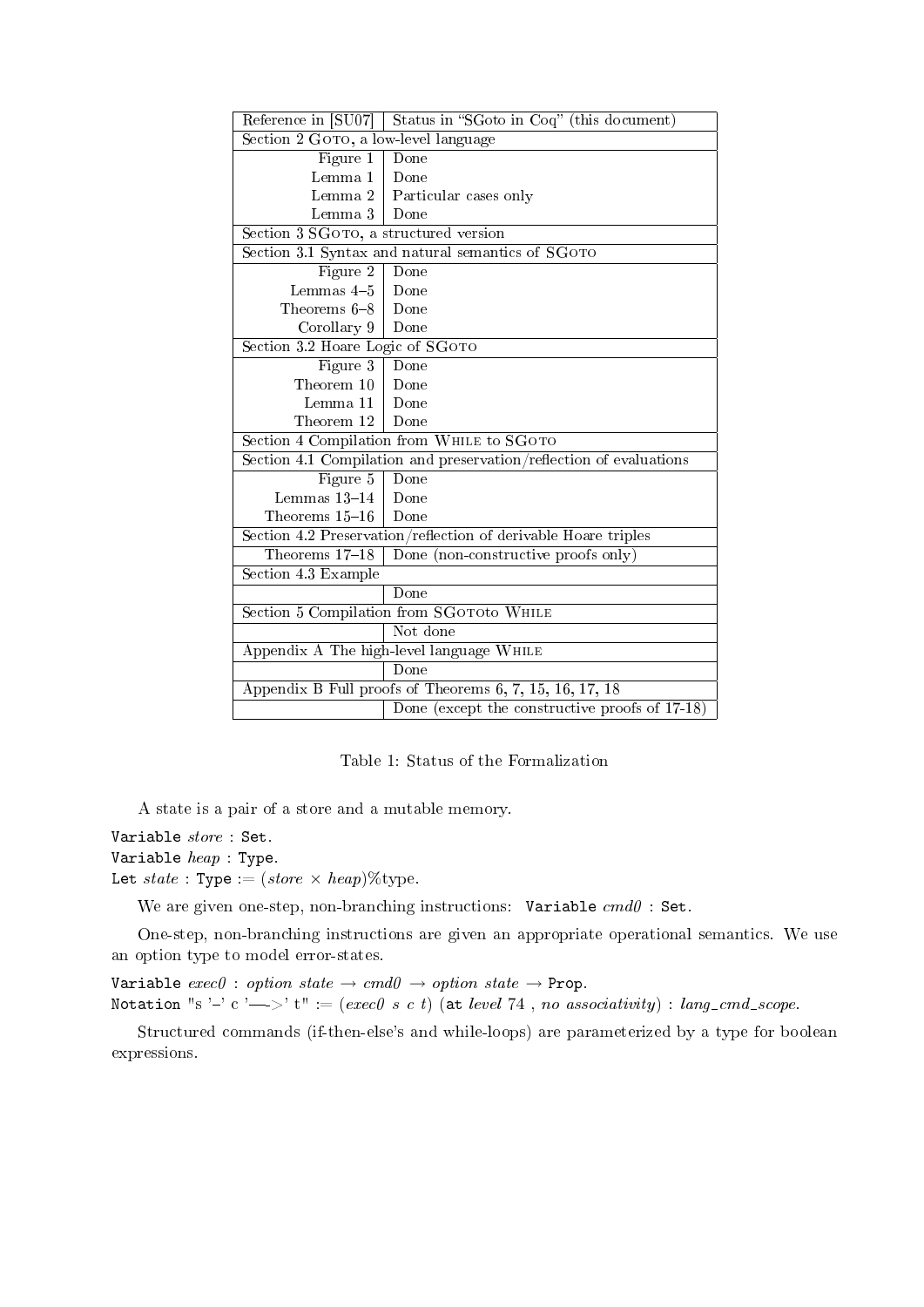| File                         | Lines |  |
|------------------------------|-------|--|
| SGoto in Coq (this document) |       |  |
| while.v                      | 458   |  |
| goto.v                       | 383   |  |
| sgoto.v                      | 689   |  |
| sgoto_hoare.v                | 344   |  |
| sgoto_hoare_example.v        | 374   |  |
| compile.v                    | 1177  |  |
| compile_example.v            | 67    |  |
| [AM06]                       |       |  |
| mips_bipl.v                  | 1222  |  |
| mips_cmd.v                   | 1001  |  |
| mips_seplog.v                | 608   |  |

Table 2: Implementation Overview

Variable  $expr_b$ : Set. Variable  $eval_b : expr_b \rightarrow store \rightarrow bool.$ 

Using above types, we define the commands of WHILE languages.

Inductive  $cmd$  : Set :=  $| \text{ } cmd = cmd0 : \text{ } cmd0 \rightarrow \text{ } cmd$  $|seq:cmd \rightarrow cmd \rightarrow cmd$  $|$  ifte :  $expr_b \rightarrow cmd \rightarrow cmd \rightarrow cmd$  $\vert$  while : expr\_b  $\rightarrow$  cmd  $\rightarrow$  cmd. Coercion  $cmd\_cmd0$  :  $cmd0$  >->  $cmd$ . Notation "c;  $d' := (seq \ c \ d)$  (at level 81, right associativity) : lang\_cmd\_scope.

We now define the operational semantics of WHILE languages. Structured commands are given the textbook big-step operational semantics.

Reserved Notation "s - c -> t" (at level 74, no associativity). Inductive exec : option state  $\rightarrow$  cmd  $\rightarrow$  option state  $\rightarrow$  Prop :=  $exec\_none : \forall c, None - c \Longrightarrow None$  $exec\_cmd0 : \forall s \ c \ s', s - c \Longrightarrow s' \Longrightarrow s - c \Longrightarrow s'$  $$  $\vec{e}$  exec\_ifte\_true :  $\forall s \; h \; s' \; t \; c \; d, \; eval_b \; t \; s \rightarrow Some \; (s,h) - c \rightarrow s' \rightarrow$ Some  $(s,h)$  – ifte t c  $d \longrightarrow s'$ *|* exec\_ifte\_false : ∀ s h s' t c d, ¬ eval\_b t s  $\rightarrow$  Some (s,h) - d  $\rightarrow$  s'  $\rightarrow$ Some  $(s,h)$  – ifte t c  $d \longrightarrow s'$ *|* exec while true : *∀* s h s' s t c, eval b t s *→* Some (s,h) c > s' *→*  $s'$  – while t  $c \longrightarrow s'' \longrightarrow Some(s,h)$  – while t  $c \longrightarrow s''$  $\vert$  exec\_while\_false :  $\forall s \; h \; t \; c$ ,  $\neg$  eval\_b t s  $\rightarrow$  Some (s,h)  $\neg$  while t c  $\rightarrow$  Some (s,h) where "s - c  $\Rightarrow$  t" := (exec s c t) : lang\_cmd\_scope.

We now come to the formalization of textbook Hoare logic. Actually, we allow for an extension of Hoare logic with a notion of pointer and mutable memory (or heap for short) known as Separation logic. Assertions are shallow-encoded.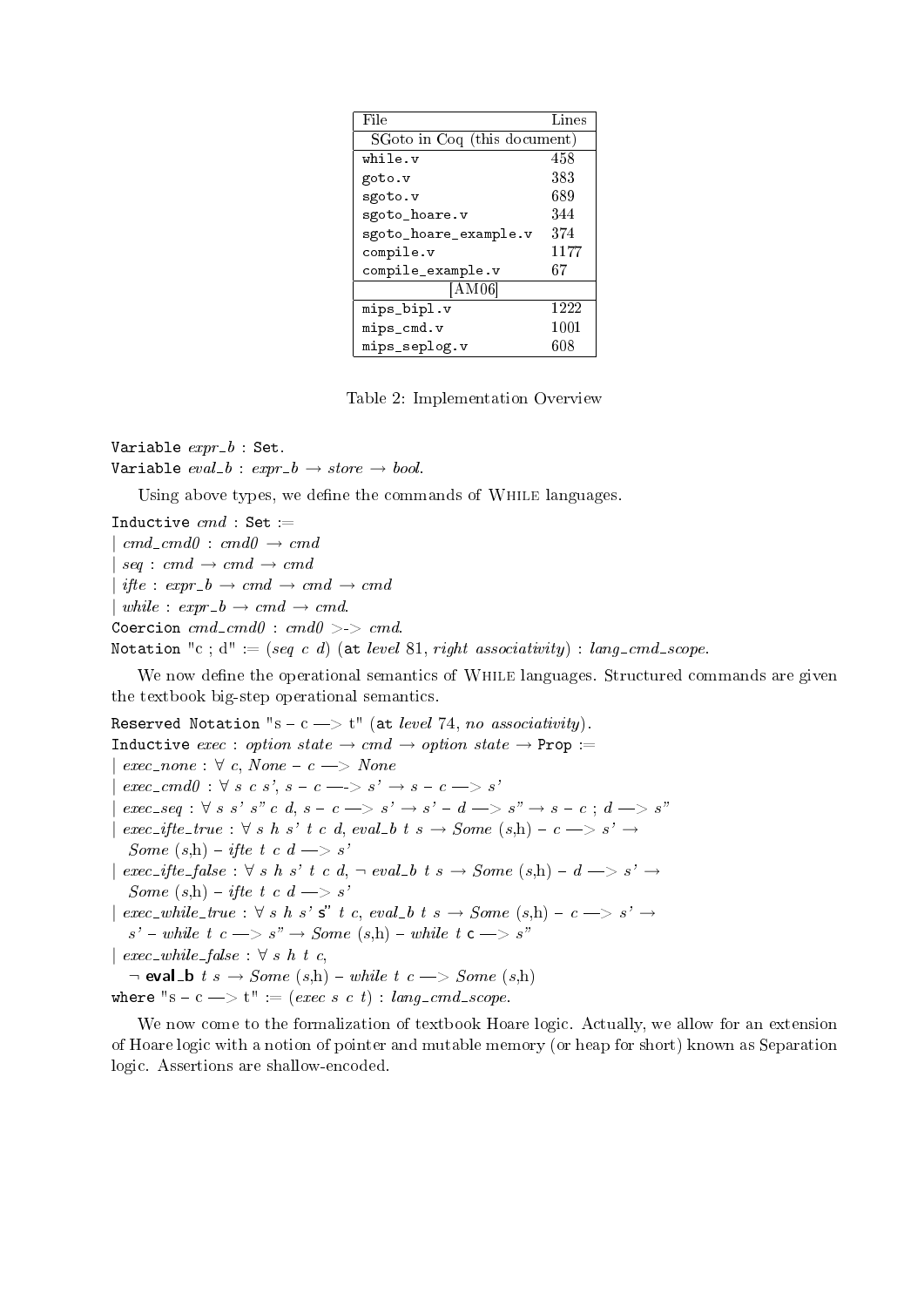Let assert  $:= store \rightarrow heap \rightarrow Prop.$ 

Definition And (P Q : assert) : assert := fun s  $h \Rightarrow P$  s  $h \land Q$  s  $h$ . Definition *Not* (*P* : assert) : assert := fun s  $h \Rightarrow \neg P s h$ . Definition entails (P Q : assert) : Prop :=  $\forall s \; h, P \; s \; h \rightarrow Q \; s \; h.$ Notation "P ===> Q" := (entails P Q) (at level 90, no associativity) : lang\_cmd\_scope.

The axioms of Hoare logic are encoded as an inductive type, assuming given Hoare triples for one-step, non-branching instructions.

Variable hoare0 : assert *→* cmd0 *→* assert *→* Prop.

Reserved Notation " $\{[ P ]\}$  c  $\{[ Q ]\}$ " (at *level* 82, no associativity). Inductive hoare : assert *→* cmd *→* assert *→* Prop :=  $| \; \textit{home\_hoare0} : \forall \; P \; Q \; c, \textit{home0} \; P \; c \; Q \rightarrow \{ \; P \; \} \; c \; \{ \; Q \; \} \}$  $\emph{bone\_seq}: \forall \text{ } P \text{ } Q \text{ } R \text{ } c \text{ } d \text{ } \{ \text{ } [ \text{ } P \text{ } ] \} \text{ } c \text{ } \{ \text{ } [ \text{ } Q \text{ } ] \} \rightarrow \{ \text{ } [ \text{ } Q \text{ } ] \} \text{ } d \text{ } \{ \text{ } [ \text{ } R \text{ } ] \} \rightarrow \{ \text{ } [ \text{ } P \text{ } ] \} \text{ } c \text{ } ; \text{ } d \text{ } \{ \text{ } [ \text{ } R \text{ } ] \}$  $| \textit{home\_conseq} : \forall \textit{P} \textit{P'} \textit{Q} \textit{Q'} \textit{c}, \textit{Q'} == \text{>} \textit{Q} \rightarrow \textit{P} == \text{>} \textit{P'} \rightarrow$  $\{[ P' ]\} \ c \ \{[ Q' ]\} \rightarrow \{[ P ]\} \ c \ \{[ Q ]\}$ *|* hoare while : *∀* P t c, {[ fun s h *⇒* P s h *∧* eval b t s ]} c {[ P ]} *→*  $\{[ P ]\}$  while t c  $\{[ \text{ fun } s \text{ } h \Rightarrow P \text{ } s \text{ } h \wedge \neg \text{ } eval_b \text{ } t \text{ } s \}$  $| \textit{hoare\_ifte} : \forall \textit{P} \textit{Q} t \textit{c} d, \{ | \textit{fun s} h \Rightarrow \textit{P} s h \land \textit{eval\_b} t s | \} c \{ | \textit{Q} | \} \rightarrow$  $\{[\text{ fun } s \text{ } h \Rightarrow P \text{ } s \text{ } h \land \neg \text{ } eval\_b \text{ } t \text{ } s \text{ }]\} \text{ } d \text{ } \{[ \text{ } Q \text{ } ]\} \rightarrow$  $\{[ P ]\}$  ifte t c d  $\{[ Q ]\}$ where " $\{ [ P ] \} c \{ [ Q ] \}$ " := (hoare P c Q) : lang\_cmd\_scope. Definition  $\textit{hoare\_semantics}$  (P : assert) (c : cmd) (Q : assert) : Prop := *∀* s h, P s h → ¬ Some  $(s,h)$  –  $c$  → None  $\land$  $(\forall s' h', Some(s, h) - c \Longrightarrow Some(s', h') \rightarrow Q(s' h').$ Definition  $wp\_semantics$  (c : cmd) (Q : assert) : assert := fun s  $h \Rightarrow \neg$  (*Some* (s, h) – c -> None)  $\land$  $\forall s' h', Some(s, h) - c \Longrightarrow Some(s', h') \rightarrow Q s' h'.$ End Lang.

### 2.2 Generic Properties of the Operational Semantics of While

We pack the generic syntax and the corresponding operational semantics above as a module: Module Type WHILE\_SEMOP.

Parameter store : Set. Parameter  $heap$ : Type. Definition  $state$ : Type :=  $(store \times heap)$  % type. Parameter  $cmd0$  : Set. Parameter  $exec0 : option state \rightarrow cmd0 \rightarrow option state \rightarrow Prop.$ Notation "s  $-c \rightarrow t$ " := (exec0 s c t) (at level 74, no associativity) : goto\_cmd\_scope. Parameter  $exec0$ - $deter : \forall (st : option state) (c : cmd0) (st' : option state),$  $st - c \longrightarrow st' \rightarrow$  $\forall s t^{n}, st-c \longrightarrow st^{n} \rightarrow st^{n} = st^{n}.$ Parameter from  $\text{name } \theta : \forall (c : \text{cmd} \theta) \text{ s}, \text{None} - c \implies s \rightarrow s = \text{None}.$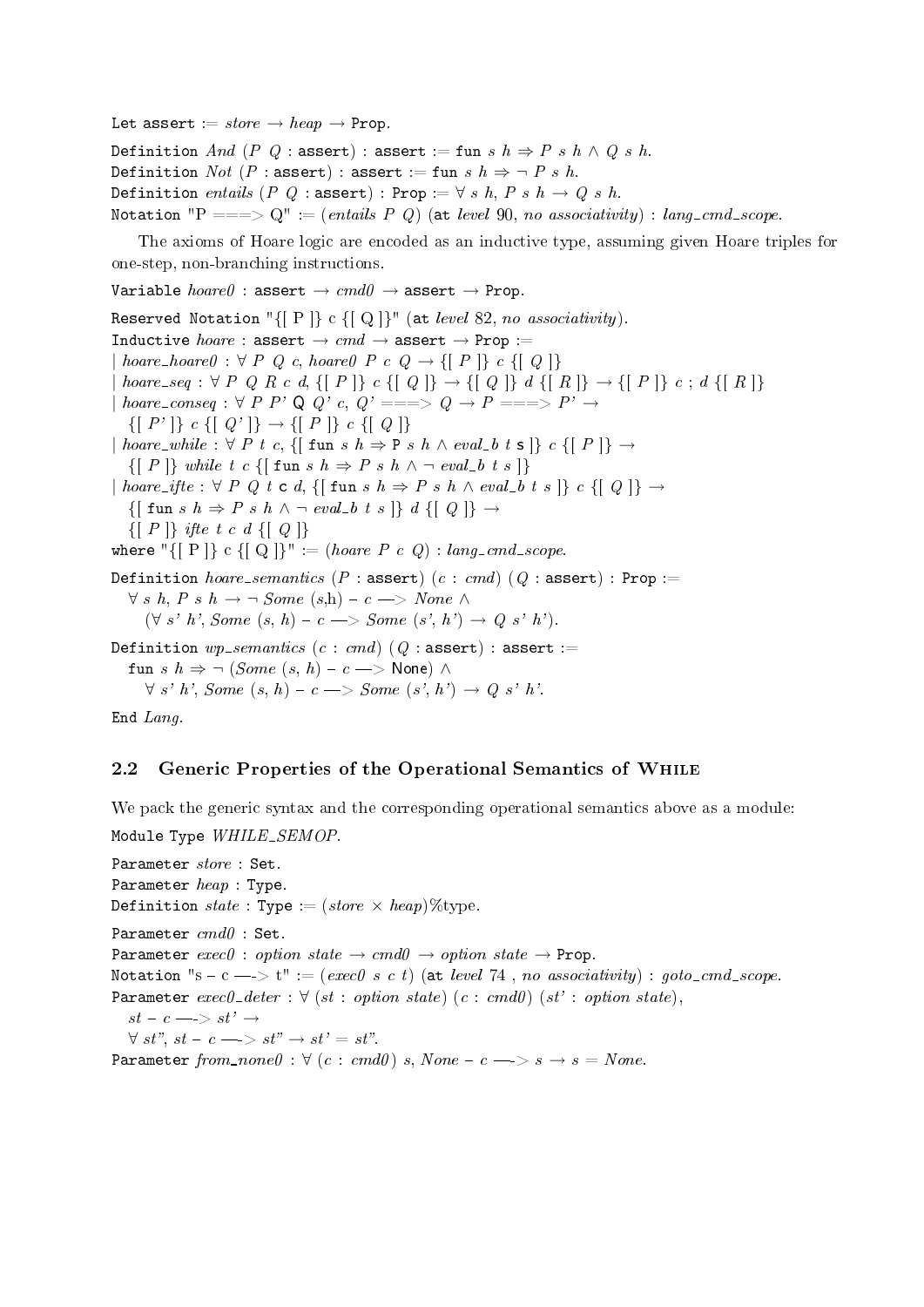Parameter  $cmd0_{\text{-}}$  terminate :  $\forall$  (c : cmd0) s,  $\exists$  s', Some s - c - > s'. Parameter  $expr_b$  : Set. Parameter  $neg : expr\_b \rightarrow expr\_b$ . Parameter  $eval_b : expr_b \rightarrow store \rightarrow bool.$ Parameter  $eval_b_n$ :  $\forall$  t s,  $\neg$  eval b t s  $\leftrightarrow$  eval b (neg t) s. Definition  $cmd := @cmd \;cmd \;error-b$ . Notation "c; d" :=  $(@seq \ cmd \ expr_b \ c \ d)$  (at level 81, right associativity) : goto\_cmd\_scope. Coercion  $cmd\_cmd0\_coercion := @cmd\_cmd0 \text{ }cmd0 \text{ }expr\_b$ . Definition exec := (@exec store heap cmd0 exec0 expr\_b eval\_b). Notation "s  $-c \rightarrow t$ " := (exec s c t) (at level 74, no associativity) : goto\_cmd\_scope.

### End WHILE\_SEMOP.

We can derive some generic properties from the module above:

Module  $While\_Sempo\_Prop$   $(x : WHILE\_SEMOP)$ .

Import  $x$ .

Lemma from none :  $\forall c \ s$ , None  $-c \implies s \rightarrow s = None$ 

Lemma  $exec\_deter : \forall ST \ c \ ST', \ ST - c \Longrightarrow ST' \rightarrow$  $\forall ST''$ ,  $ST - c \implies ST'' \rightarrow ST' = ST''$ .

End  $While\_Sempo\_Prop$ .

### 2.3 Generic Properties of the Hoare Logic of While

We then pack the generic Hoare logic above as a module:

Module Type WHILE\_HOARE.

Declare Module  $x$  : WHILE\_SEMOP.

Import x.

Definition assert :=  $store \rightarrow heap \rightarrow Prop.$ 

Notation "P'//\' Q" :=  $(@And store\ heap\ P\ Q)$  (at level 80, no associativity) : goto-assert-scope. Notation "P ===> Q" := (@entails store heap P Q) (at level 90, no associativity) : goto-assert-scope. Parameter hoare0 : assert *→* cmd0 *→* assert *→* Prop. Notation hoare\_semantics := (@hoare\_semantics store heap  $= exec0$  =  $eval_b$ ). Parameter soundness0 :  $\forall P Q c$ , hoare0 P c Q  $\rightarrow$  hoare\_semantics P c Q. Definition hoare := @hoare store heap cmd0 = eval b hoare0. Notation " $\{ \{ P \} \}$  c  $\{ \{ Q \} \}$ " := (hoare P c Q) (at level 82, no associativity) : goto\_hoare\_scope.

Notation  $wp\_semantics := (\textcircled{u}wp\_semantics \; store \; heap\_ exec0 \; \textcirc \; eval_b).$ 

Parameter  $wp\_semantics\_sound0$  :  $\forall$  (c : cmd0) Q, {{  $wp\_semantics$  c Q }} c {{ Q }}.

The definition of Hoare logic for SGOTO (Sect. 5) will require a function to compute the weakest precondition of one-step, non-branching instructions:

Parameter wp0 : cmd0 *→* assert *→* assert.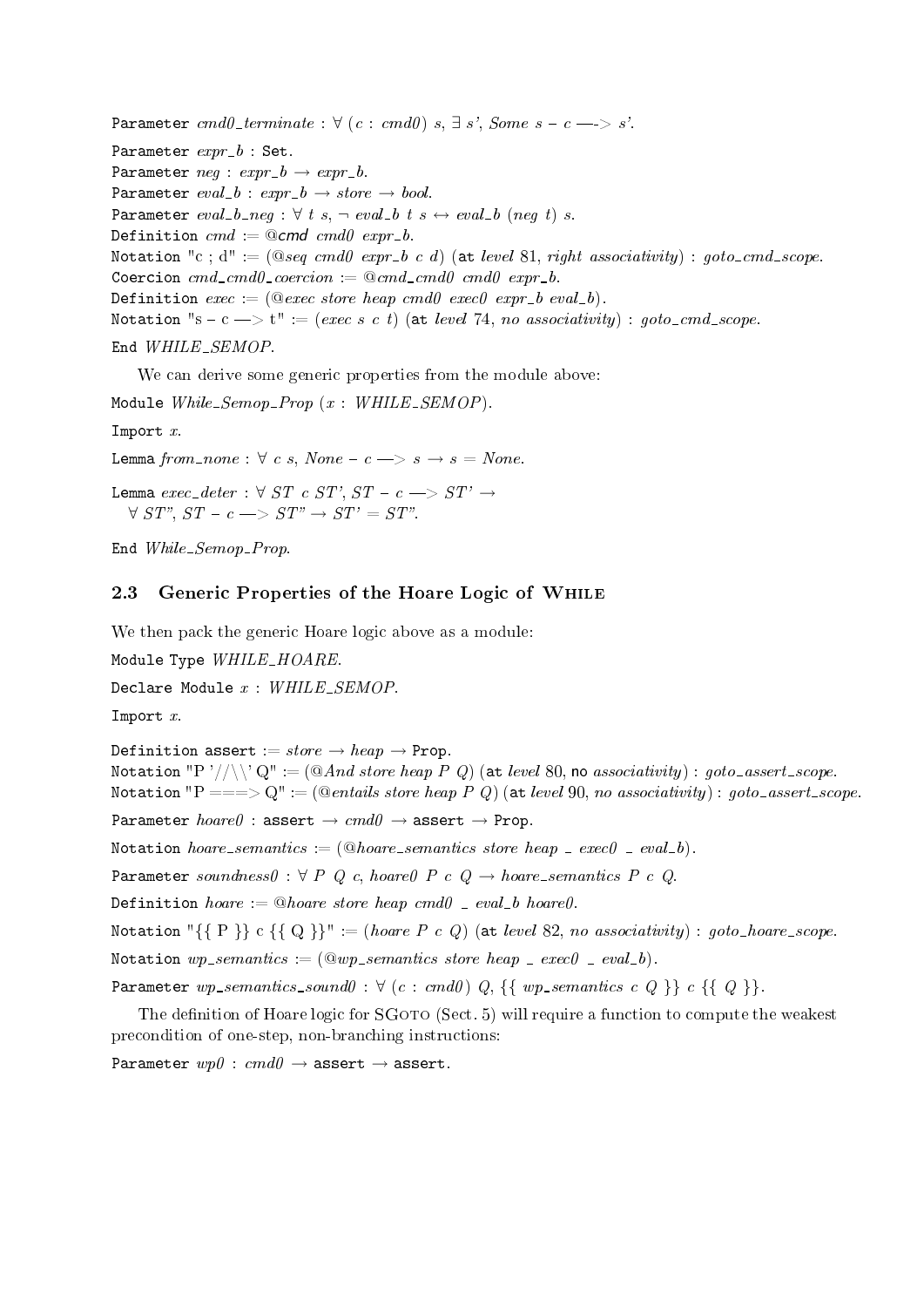Parameter wp0 no err : *∀* s h c P, wp0 c P s h *→ ¬* (Some (s,h) c -> None). Parameter  $exec0\_wp0 : \forall s \; h \; (c : cmd0) \; s' \; h', Some \; (s, h) - c \longrightarrow Some \; (s', h') \rightarrow$ *∀* (P:assert), wp0 c P s h *↔* P s' h'.

#### End WHILE\_HOARE.

Finally, the Hoare logic must be shown to be sound and (relatively) complete, as capture by this last module:

Module  $While\_Hoare\_Prop$   $(x : WHILE\_HOARE)$ .

- Import  $x$ .
- Import  $x.x$ .

Module while\_semop\_prop\_m :=  $While\_Semp\_Prop$  x.x.

Import  $while\_semop\_prop\_m$ .

Lemma soundness :  $\forall P Q c, \{\{P\}\} c \{\{Q\}\} \rightarrow \text{hoare-semantics } P c Q$ .

Lemma  $wp\_semantics\_sound: \forall c \ Q, \ {\} \ wp\_semantics \ c \ Q \ {\} \ c \ {\} \ Q \ {\}.$ 

Lemma hoare\_complete :  $\forall P \mathbb{Q} c$ , hoare\_semantics  $P c Q \rightarrow \{ \{ P \} \} c \{ \{ Q \} \}.$ 

End While\_Hoare\_Prop.

# 3 GOTO: A Low-level Language

This section corresponds to Section 2 in [SU07]. Module  $Goto$  (x : while. WHILE\_SEMOP). Import x.

### 3.1 Syntax and (Small-step) Semantics of GOTO

Definition label  $:=$  nat.

```
Definition \mathsf{lstate} := \mathsf{option} (label \times state).
```
For the operational semantics of one-step, non-branching instructions of GOTO, we use the one-step commands (type  $cmd0$  and operational semantics noted  $\cdot$  –  $\cdot$   $\rightarrow$   $\cdot$ ) (see Section 2).

Reserved Notation "  $c \vdash s \rightarrow t$  " (at *level* 82, no associativity). Inductive exec0 label : lstate *→* cmd0 *→* lstate *→* Prop := *|* exec0 label cmd0 : *∀ s c s'*, Some  $s - c$  → Some  $s'$  →  $\forall$  *l*, exec0\_label (Some  $(l, s)$ ) c (Some (S *l*, s')) *|* exec0 label err : *∀ s c*, Some  $s - c \rightarrow$  None  $\rightarrow$  *∀ l*, exec0\_label (Some  $(l, s)$ ) c None where "  $c \vdash s \rightarrow t$  " := (exec0\_label s c t) : sgoto\_scope.

Branches may be conditional or not. For conditional branches, we use a language of boolean expressions (type  $\exp r - b$ ) (see Section 2):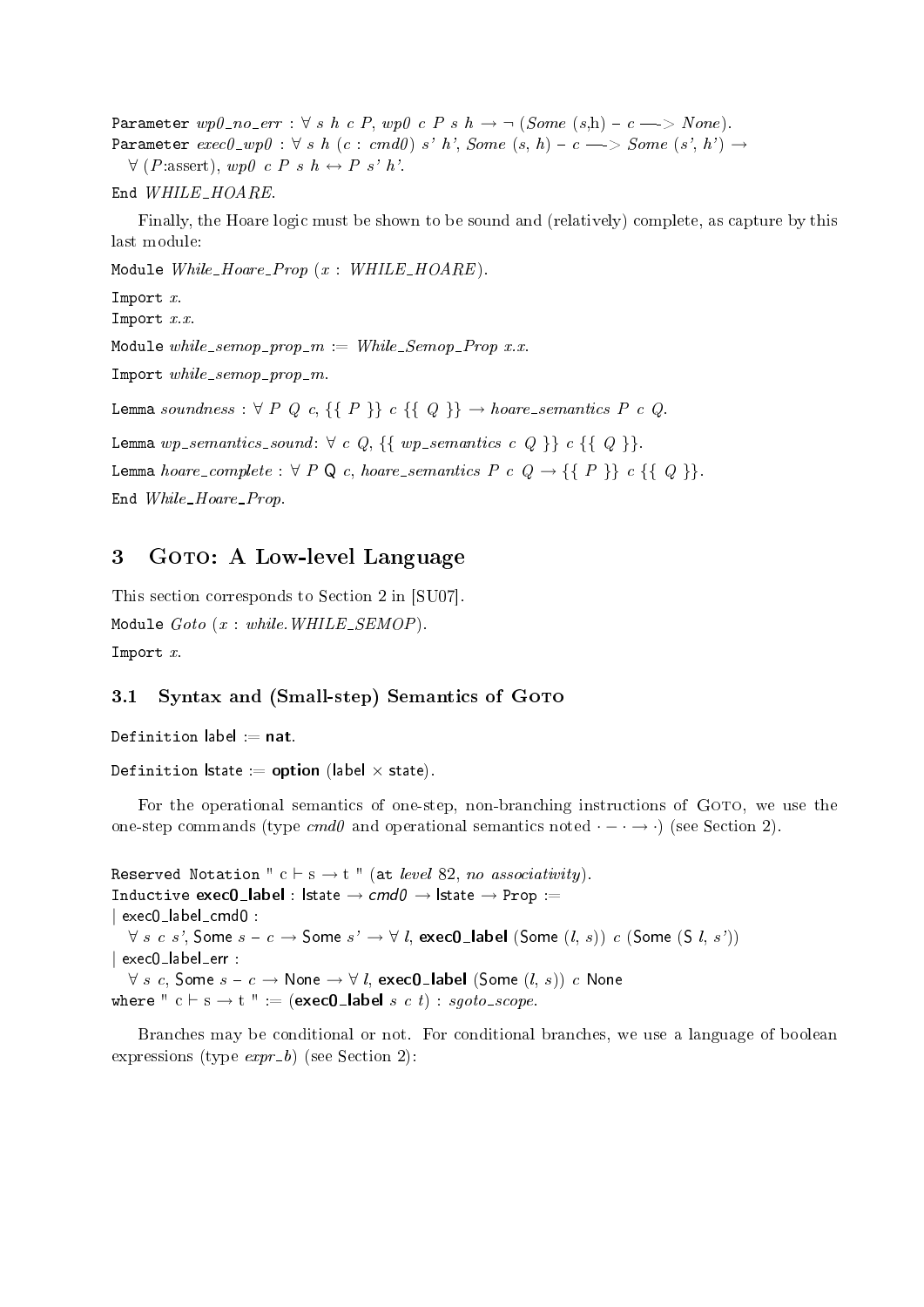Inductive branch : Set := jmp : label  $\rightarrow$  branch  $|$  cjmp :  $exp L \rightarrow$  label  $\rightarrow$  branch.

Note that branches never cause errors:

Inductive exec\_branch : label  $\times$  state  $\rightarrow$  branch  $\rightarrow$  label  $\times$  state  $\rightarrow$  Prop :=  $\text{exec\_imp}: \forall p s l, \text{imp} l \vdash (p, s) \gg (l, s)$  $\exists x \in \text{c\_cimp\_true} : \forall p \ s \ h \ t \ l, \text{eval\_b} \ t \ s \rightarrow \text{cimp} \ t \ l \vdash (p, (s, h)) \gg (l, (s, h))$  $|$  exec\_cjmp\_false :  $\forall p \ s \ h \ t \ l, \neg \ eval \ b \ t \ s \rightarrow \ \ p \ n \ t \ l \vdash (p,(s,h)) \gg (S \ p, (s,h))$ where "c  $\vdash$  s  $\gg$  t" := (exec\_branch s c t) : sgoto\_scope.

Unstructured programs are lists of labeled (branching or not) instructions. They are wellformed when no instruction has two labels:

Inductive insn : Set := C : cmd0 *→* insn *|* B : branch *→* insn.

Definition code := list (label  $\times$  insn).

Definition wellformed\_goto  $(c:\text{code}): \text{Prop} := \forall l \ i \ i'$ ,  $\text{In } (l,i) \ c \rightarrow \text{In } (l,i') \ c \rightarrow i = i'.$ 

We can now define the semantics of GOTO. The type below corresponds to Figure 1 (Small-step semantics rules of  $GOTO$ ) in  $[SU07]$ :

Inductive exec goto : code *→* lstate *→* lstate *→* Prop :=  $\vert$  exec goto cmd0 :  $\forall$  p i s s' c, In  $(p, C i) c → i ⊢ Some (p, s) → Some s' → c ⊢ Some (p, s) → Some s'$ *|* exec\_goto\_cmd0\_err : *∀ p i s c*, In (p, C i) c *→* i *`* Some (p, s) *→* None *→* c *`* Some (p, s) None *|* exec goto branch : *∀* p j s s' c, In  $(p, B j)$   $c \rightarrow j \vdash (p, s) \gg s' \rightarrow c \vdash$  Some  $(p, s) \rightarrow$  Some s'

where " $c \vdash s \rightarrow t$ " := (exec\_goto c s t) : sgoto\_scope.

#### 3.2 Properties

Lemma 1 (Determinacy) in [SU07]:

Lemma exec\_goto\_deter :  $\forall c$ , wellformed\_goto  $c \rightarrow$  $\forall s \ s', c \vdash s \rightarrow s' \rightarrow \forall s'', c \vdash s \rightarrow s'' \rightarrow s' = s''.$ 

See the end of Section 3.3 for a comment about Lemma 2 (Stuck states). Lemma 3 (Extension of the domain) in [SU07]:

Lemma exec\_goto\_extension\_right :  $\forall c' s s' c, c \vdash s \rightarrow s' \rightarrow c ++ c' \vdash s \rightarrow s'$ .

Lemma exec\_goto\_contraction\_right :  $\forall c1$  c<sub>2</sub>, wellformed\_goto  $(c1 + c2) \rightarrow$ *∀ l s l*' *s*', *c1* ++ *c2 \* Some (*l*,s) → Some (*l*',s') → In *l* (dom  $c1$ )  $\rightarrow$   $c1$   $\vdash$  Some (*l*,s)  $\rightarrow$  Some (*l'*,s').

Lemma exec\_goto\_extension\_left :  $\forall c s s' i, c \vdash s \rightarrow s' \rightarrow i :: c \vdash s \rightarrow s'.$ 

Lemma exec\_goto\_contraction\_left :  $\forall c1$  c2, wellformed\_goto  $(c1 + c2) \rightarrow$ *∀ l s l s '*, *c1* ++ *c2 \* **Some** (*l*, *s*) → *Some* (*l*, *s*) → In *l* (dom  $c2$ )  $\rightarrow$   $c2$   $\vdash$  Some  $(l, s)$   $\rightarrow$  Some  $(l', s')$ .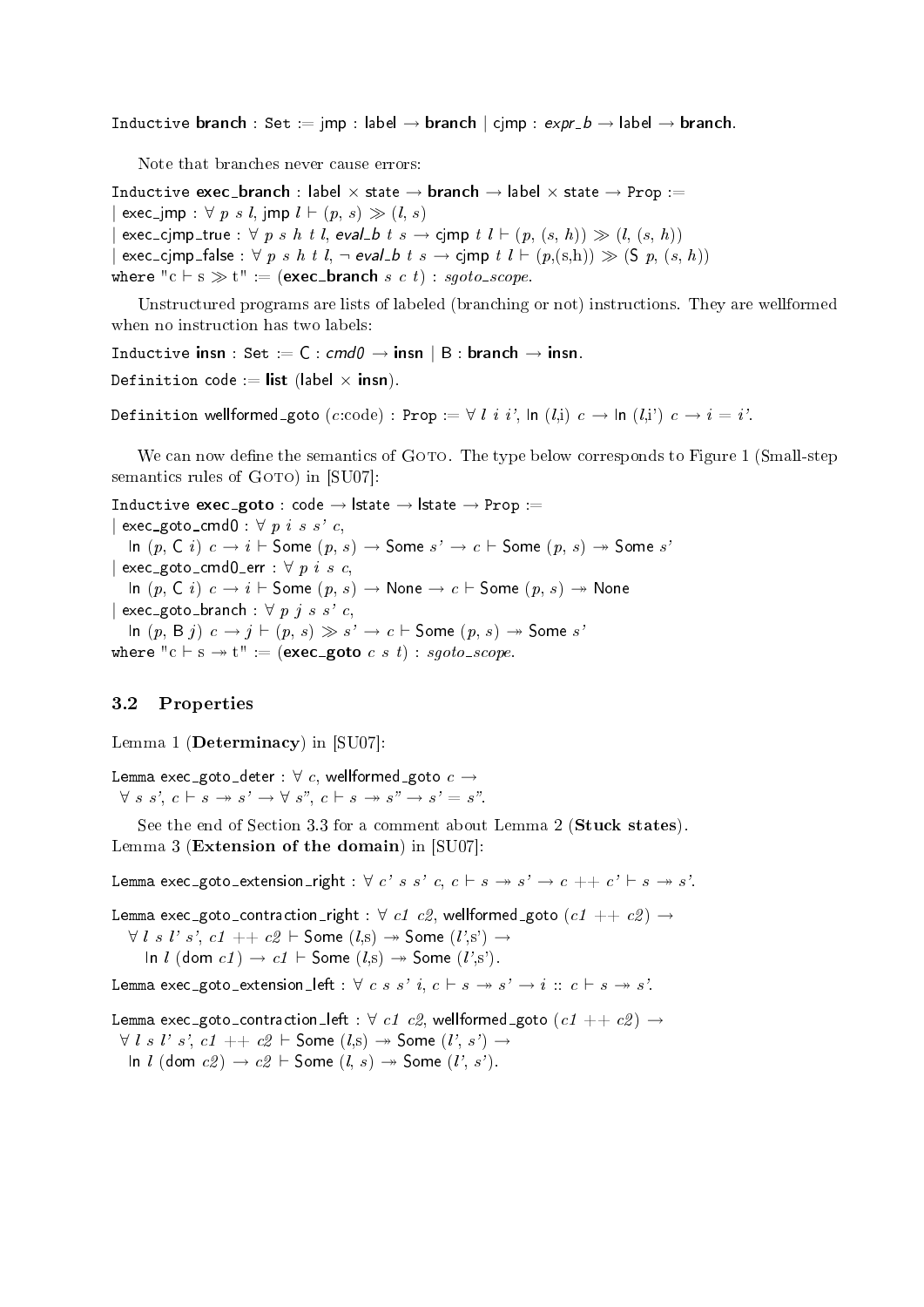### 3.3 Reflexive, Transitive Closure Predicates

Reflexive, transitive closure, to be used in Theorem 6 (Preservation of evaluations as stuck reduction sequences) of [SU07]:

Inductive redseqs : code *→* lstate *→* lstate *→* Prop :=  $\vert$  redseqs\_refl :  $\forall s \ c, c \vdash s \rightarrow^* s$ *|* redseqs\_trans : *∀ s s' s" c*,  $c \vdash s \rightarrow^{*} s' \rightarrow c \vdash s' \rightarrow s'' \rightarrow c \vdash s \rightarrow^{*} s'$ where "  $c \vdash s \rightarrow^{*} t$ " := (redseqs  $c \ s \ t)$  : sgoto\_scope.

Reflexive, transitive closure with explicit index k, to be used in Theorem 7 (**Reflection of** stuck reduction sequences as evaluations):

Inductive redseq (p : code) : nat *→* lstate *→* lstate *→* Prop :=  $\mathsf{zero}\_\mathsf{red} : \forall s, \mathsf{redseq} \ p \ \mathsf{O} \ s \ s$  $|$  more\_red :  $\forall n \ s \ s' \ s'', \ p \vdash s \twoheadrightarrow s' \rightarrow \mathsf{redseq} \ p \ n \ s' \ s'' \rightarrow \mathsf{redseq} \ p \ (S \ n) \ s \ s''.$ 

The following two lemmas express, in the particular case of branches, a property similar to Lemma 2 (Stuck states) in  $[SU07]$ . They are used in the proof of Theorem 7 (Reflection of stuck reduction sequences as evaluations) in lieu of Lemma 2.

Lemma redseq\_out\_of\_domain\_jump :  $\forall k p m l st l' st', p \neq l \rightarrow$ redseq  $((p, B (imp m))$ : nil) k (Some  $(l, st))$  (Some  $(l', st')) \rightarrow l = l' \wedge st = st'.$ Lemma redseq\_out\_of\_domain\_cjmp :  $\forall k p t m l s t l' s t', p \neq l \rightarrow$ redseq  $((p, B (cimp t m))::nil) k$  (Some  $(l, st))$  (Some  $(l', st')) \rightarrow l = l' \land st = st'.$ 

End GOTO.

# 4 SGOTO, A Structured Version

```
This corresponds to Section 3.1 of [SU07].
Module SGoto (x : while. WHILE_SEMOP).
Module qoto<sub>-</sub>m := Goto x.
Import qoto-m.
Import x.
```
### 4.1 Natural Semantics Rules of SGOTO

```
Inductive scode : Set :=
| sO : scode
| sC : label → cmd0 → scode
| sB : label → branch → scode
| sS : scode → scode → scode.
Notation "c '\oplus' d" := (sS c d) (at level 69, right associativity) : sgoto_scope.
Fixpoint sdom sc :=match sc with
```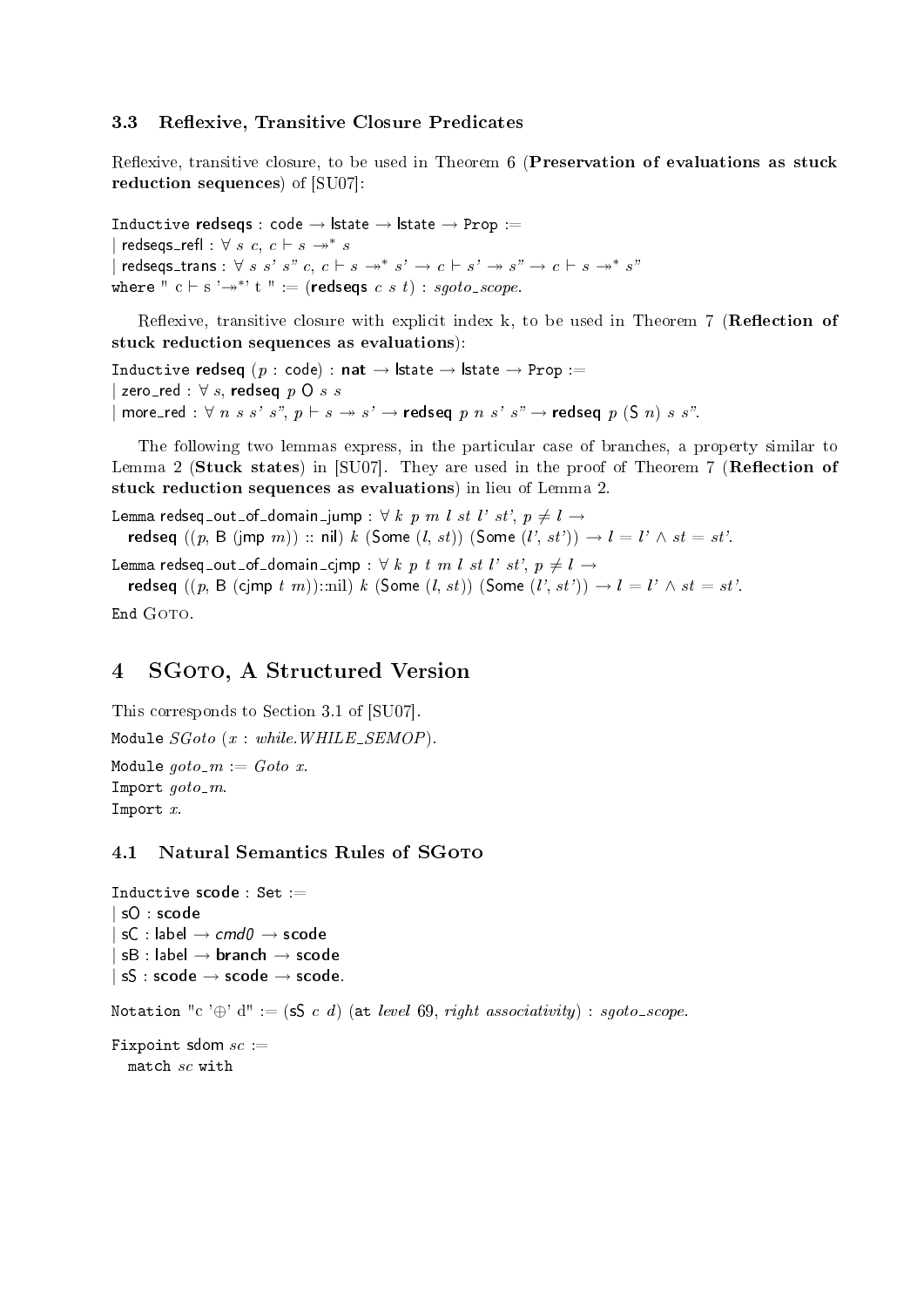*|* sO *⇒* nil *|* sC l *⇒* l :: nil *|* sB l *⇒* l :: nil  $| sc1 | + | sc2 \Rightarrow$  sdom  $sc1 +$  sdom  $sc2$ end.

Structured code is wellformed when instructions all have different labels:

```
Inductive wellformed : scode → Prop :=
 wf_sO : wellformed sO
 wf\_sC : \forall x, y, wellformed (sC x y)
 wf\_sB : \forall x, y, wellformed (sB x y)
 wf<sub>-S</sub>S : \forall sc1 sc2, inter (sdom sc1) (sdom sc2) nil \rightarrowwellformed \textit{sc1} \rightarrow wellformed \textit{sc2} \rightarrow wellformed (\textit{sc1} \mid \text{+} | \textit{sc2}).
```
The forgetful function forgets the structure of the code, effectively turning a piece of SGOTO code into a piece of GOTO code:

```
Fixpoint U sc :=
  match sc with
    | sO ⇒ nil | sC l c ⇒ (l, C c) :: nil | sB l b ⇒ (l, B b) :: nil
    | sc1 [+] sc2 ⇒ U sc1 ++ U sc2
  end.
```
We can now define the semantics of SGOTO. The inductive type below corresponds to Figure 2 (Natural semantics rules of SGOTO) in [SU07]. Note that there is an additional constructor for error propagation.

```
Inductive exec sgoto : scode → lstate → lstate → Prop :=
 \mathsf{exec\_sgoto\_none} : \forall c, \mathsf{None} \succ c \rightarrow \mathsf{None}\epsilon exec_sgoto_cmd0 : \forall p \ c \ st \ s', \ c \vdash Some (p, st) \rightarrow s' \rightarrow Some (p, st) \succ sC p \ c \rightarrow s'\epsilon exec_sgoto_jmp : \forall p st p', p \neq p' \rightarrow Some (p, st) \rightarrow sB p (jmp p') \rightarrow Some (p', st)\epsilon exec sgoto cjmp true : \forall p s h b p',
   eval b b s \to p \neq p' \to Some (p, (s,h)) \to sB p (cjmp b p') \to Some (p', (s,h))\vert exec_sgoto_cjmp_false : \forall p s h b p',
   ¬ eval_b b s → Some (p, (s,h)) > sB p (cjmp b p') → Some (S p, (s,h))
| \text{ exec\_sgoto\_seq0} : \forall \text{ sc1 } sc2 \text{ p st s'} s'', \ln p \text{ (sdom } sc1 \rightarrow \text{Some } (p, st) \succ sc1 \rightarrow s' \rightarrow s's' \succ sc1 [+] sc2 \rightarrow s'' \rightarrow Some (p, st) \succ sc1 [+] sc2 \rightarrow s''| exec_sgoto_seq1 : \forall sc1 sc2 p st s' s", In p (sdom sc2) \rightarrow Some (p, st) \succ sc2 \rightarrow s' \rightarrow s's' \succ sc1 [+] sc2 \rightarrow s'' \rightarrow Some (p, st) \succ sc1 [+] sc2 \rightarrow s''\vert exec _sgoto _refl : \forall sc p st, \neg In p (sdom sc) \rightarrow Some (p, st) \rightarrow sc \rightarrow Some (p, st)where "s \succ p \rightarrow t" := (exec_sgoto p s t) : sgoto_scope.
```
### 4.2 Properties

Lemma 4 (Determinacy) in [SU07]: Lemma determinacy :  $\forall c$  (Hwf: wellformed c),  $\forall s s', s \succ c \rightarrow s' \rightarrow \forall s'', s \succ c \rightarrow s'' \rightarrow s' = s''.$ 

Lemma 5 (Postlabels) in [SU07]:

Lemma postlabels :  $\forall c \ s \ l' \ st', \ s \succ c \rightarrow$  Some  $(l',st') \rightarrow \neg \ \text{ln } l' \ \text{(sdom } c).$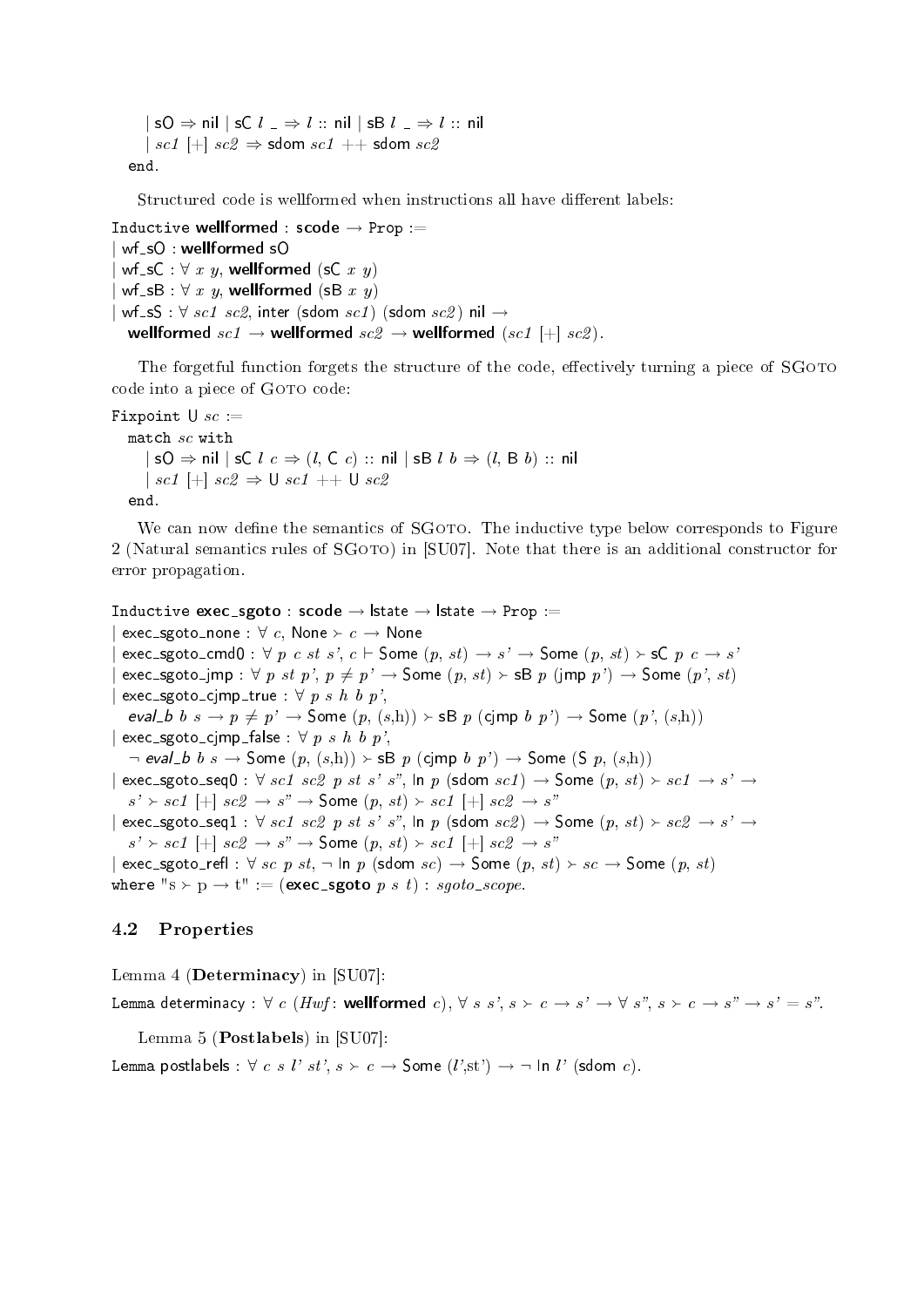Theorem 6 (Preservation of evaluations as stuck reduction sequences) in [SU07].

Lemma preservation :  $\forall \text{ pr} g \text{ s } s', \text{ s} \succ \text{ pr} g \rightarrow s' \rightarrow \text{U} \text{ pr} g \vdash s \rightarrow^* s'.$ 

Theorem 7 (Reflection of stuck reduction sequences as evaluations) in  $[SU07]$ . Nested induction whose inner induction is noetherian.

Require Import Wf\_nat.

Lemma reflection\_of\_stuck\_redseq :  $\forall$  prg k l st l' st' (Hwf : wellformed\_goto (U prg)), redseq (U  $prq$ ) k (Some  $(l, st)$ ) (Some  $(l', st')$ )  $\rightarrow$ *¬* In l' (sdom prg) *→* Some  $(l, st) \succ prg \rightarrow$  Some  $(l', st')$ .

#### 4.3 Semantic Equivalence

Definition sem equ sc0 sc1 :=  $\forall s s'$ , Some  $s \succ sc0 \rightarrow$  Some  $s' \leftrightarrow$  Some  $s \succ sc1 \rightarrow$  Some s'.

Notation "c '<sup>∠</sup>' d" := (sem\_equ c d) (at level 70, right associativity) : sgoto\_scope.

Theorem 8 (Neutrality wrt phrase structure) in [SU07]:

Lemma neutrality :  $\forall$  sc0 sc1, wellformed sc0  $\rightarrow$  U sc0 = U sc1  $\rightarrow$ 

 $\forall s \ s'$ , Some  $s \succ sc0 \rightarrow$  Some  $s' \rightarrow$ Some  $s \succ \textit{sc1} \rightarrow$  Some s'.

Corollary 9 (Partial commutative monoidal structure) in [SU07].

Lemma sem\_equ\_ass :  $\forall$  sc0 sc1 sc2, wellformed  $((sc0 \pm | sc1) + | sc2) \rightarrow$  $(\text{sc0 } [\pm] \text{ } \text{sc1}) [\pm] \text{ } \text{sc2} \cong \text{sc0 } [\pm] \text{ } (\text{sc1 } [\pm] \text{ } \text{sc2}).$ 

Lemma sem\_equ\_neu :  $\forall$  sc, wellformed sc  $\rightarrow$  sc [+] sO  $\cong$  sc.

Interestingly, commutativity does not require well-formedness:

Lemma sem\_equ\_com :  $\forall$  sc0 sc1, sc0 [+] sc1  $\cong$  sc1 [+] sc0. End SGOTO.

# 5 Hoare Logic of SGOTO

This corresponds to Section 3.2 of [SU07]. The type assert was defined in Section 2. Module  $SGoto\_Hoare$  (x : while. WHILE\_HOARE).

Module  $sgoto$ - $m := SGoto$  x.x. Import  $sqoto$ -m. Import  $qoto$ -m. Import x. Import  $x.x$ Definition  $assn := label \rightarrow$  assert. Local Open Scope goto\_assert\_scope. Definition restrict  $(P : assn)$  d : assn := fun  $l \Rightarrow P l \wedge ($ fun  $=$   $\Rightarrow$  In l d).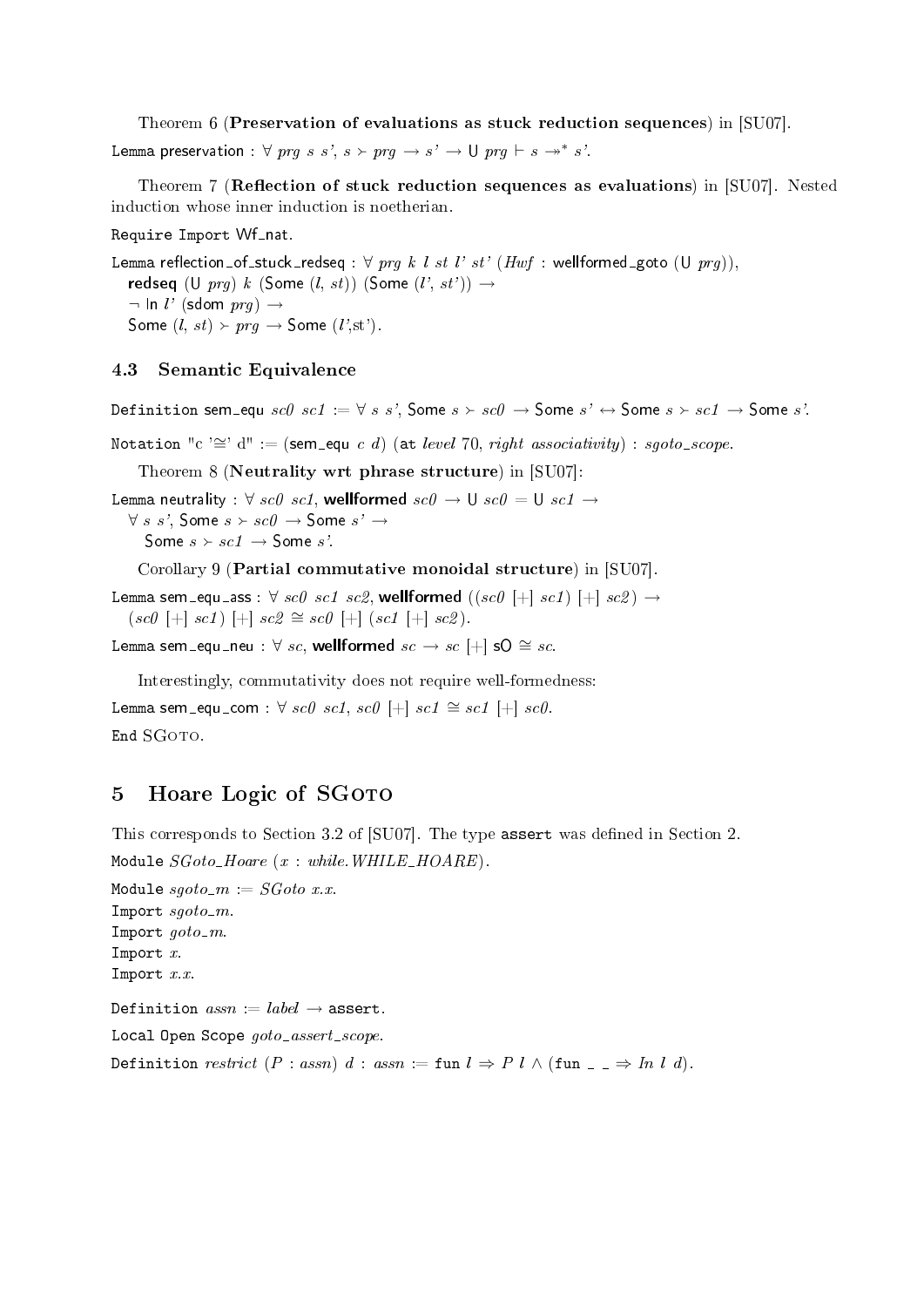Definition restrict\_cplt  $(P : assn)$  d : assn := fun  $l \Rightarrow white.Not$  (fun  $\Box \Rightarrow In \ l \ d) \wedge P$  l.

Figure 3 (Hoare rules of SGOTO) in [SU07].  $wp\theta$  is explained in Section 2.  $\implies$  used in the rule  $hoare\_sgoto\_conseq$  is the entailment for assert.

Notation "' $\_$ assn'"  $= assn : sqoto\_hoare\_scope.$ 

Local Open Scope sgoto\_scope. Local Open Scope sgoto\_hoare\_scope. Inductive  $hoare\_sqoto : assn \rightarrow scode \rightarrow assn \rightarrow \text{Prop} :=$ *|* hoare cmd : *∀* l c P, [- fun pc *⇒* fun s h *⇒* pc = l *∧* (wp0 c (P (S l))) s h *∨* pc *6*= l *∧* P pc s h -]  $\mathit{sC}$  l  $\mathit{c}$   $\lceil \mathit{\char`-P} \ \urcorner \rceil$ *|* hoare jmp : *∀* l j Q,  $[\hat{ } \text{fun } pc \Rightarrow \text{fun } s \ h \Rightarrow pc = l \wedge (Q \ j \ s \ h \vee j = l) \vee pc \neq l \wedge Q \ pc \ s \ h \upharpoonright ]$  $sB$  l  $(jmp\,j)$   $\lceil$   $\hat{Q}$   $\hat{\ }$  $\vert$  hoare\_branch :  $\forall$  l b j Q. [- fun pc *⇒* fun s h *⇒*  $pc = l \wedge (\neg \text{ eval\_b} b s \wedge Q(S l) s h \vee \text{ eval\_b} b s \wedge (Q j s h \vee i = l)) \vee$  $pc \neq l \wedge Q pc s h$ <sup>-</sup>  $sB$  l  $(cimp$  b j)  $\lceil \hat{Q} \rceil$  $\left[ \begin{array}{ccc} \textit{hoare\_sO} & \forall & P, \, \left[ \begin{array}{cc} \hat{P} & \hat{C} \end{array} \right] \textit{ }sO \, \left[ \begin{array}{cc} \hat{P} & \hat{C} \end{array} \right] \end{array} \right]$  $\vert$  hoare\_sS :  $\forall$  sc0 sc1 P,  $\left[\begin{array}{cc} \cap & \text{restrict}\end{array} P\right.~(sdom~scl)~\cap\right]~scl~\left[\begin{array}{cc} \cap & P \end{array} \cap\right] \rightarrow \left[\begin{array}{cc} \cap & \text{restrict}\end{array} P\right.~(sdom~scl)~\cap\right]~scl~\left[\begin{array}{cc} \cap & P \end{array} \cap\right] \rightarrow$  $\lceil \hat{P} \rceil$  sc0  $\lceil + \rceil$  sc1  $\lceil \hat{P} \rceil$  restrict\_cplt P (sdom (sc0  $\lceil + \rceil$  sc1))  $\lceil \cdot \rceil$  $| \textit{hoare\_sgoto\_conseq} : \forall \textit{sc} (P \ Q \ P' \ Q'; \textit{assn}).$  $(\forall l, P \ l \Longrightarrow P' \ l) \rightarrow (\forall l, Q' \ l \Longrightarrow Q \ l) \rightarrow$  $\left[\begin{array}{cc} P' \end{array}\right]$  sc  $\left[\begin{array}{cc} Q' \end{array}\right] \rightarrow \left[\begin{array}{cc} P \end{array}\right]$  sc  $\left[\begin{array}{cc} Q \end{array}\right]$ where "'[^' P '^]' c '[^' Q '^]'" := ( $hoare\_sgoto\ P\ c\ Q)$  : sgo $to\_hoare\_scope.$ Theorem 10 (Soundness) in [SU07]: Module while\_semop\_prop\_m := while.While\_Semop\_Prop x.x. Lemma  $\emph{hoare\_sgoto\_sound}: \forall \textit{ sc } P \textit{ Q}, \left[ \hat{\ }\textit{ P } ^{ \wedge } \right] \textit{ sc } \left[ \hat{\ }\textit{ Q } ^{ \wedge } \right] \rightarrow$ 

*∀* l s h, P l s h *→*  $\neg$  (*Some* (*l*,  $(s, h)$ )  $\rightarrow$  *sc*  $\rightarrow$  *None*)  $\land$  $\forall$  l' s' h', Some  $(l, (s, h)) \succ sc \rightarrow Some$   $(l', (s', h')) \rightarrow Q$  l' s' h'.

The semantic definition of the weakest precondition from [SU07]. The additional conjunct is to take errors into account.

Definition wlp\_semantics (sc: scode) (Pi: assn) : assn := fun  $l \Rightarrow$  fun s  $h \Rightarrow$  $\neg$  (*Some* (*l*,  $(s, h)$ )  $\rightarrow$  *sc*  $\rightarrow$  *None*)  $\land$ *∀ l'* s' *h'*, *Some*  $(l, (s, h)) \succ sc$  *→ Some*  $(l', (s', h'))$  *→ Pi l'* s' *h'*. Lemma 11 in [SU07]:

Lemma  $wlp\_completeness: \forall \; sc \; (Hwf: \; wellformed \; sc) \; Q, \; [ \; \; wlp\_semantics \; sc \; Q \; \; \; ] \; sc \; [ \; \; Q \; \; \; ] .$ 

Theorem 12 (Completeness) in [SU07].

Lemma hoare\_sgoto\_complete :  $\forall$  (P Q: assn) sc (Hwf: wellformed sc),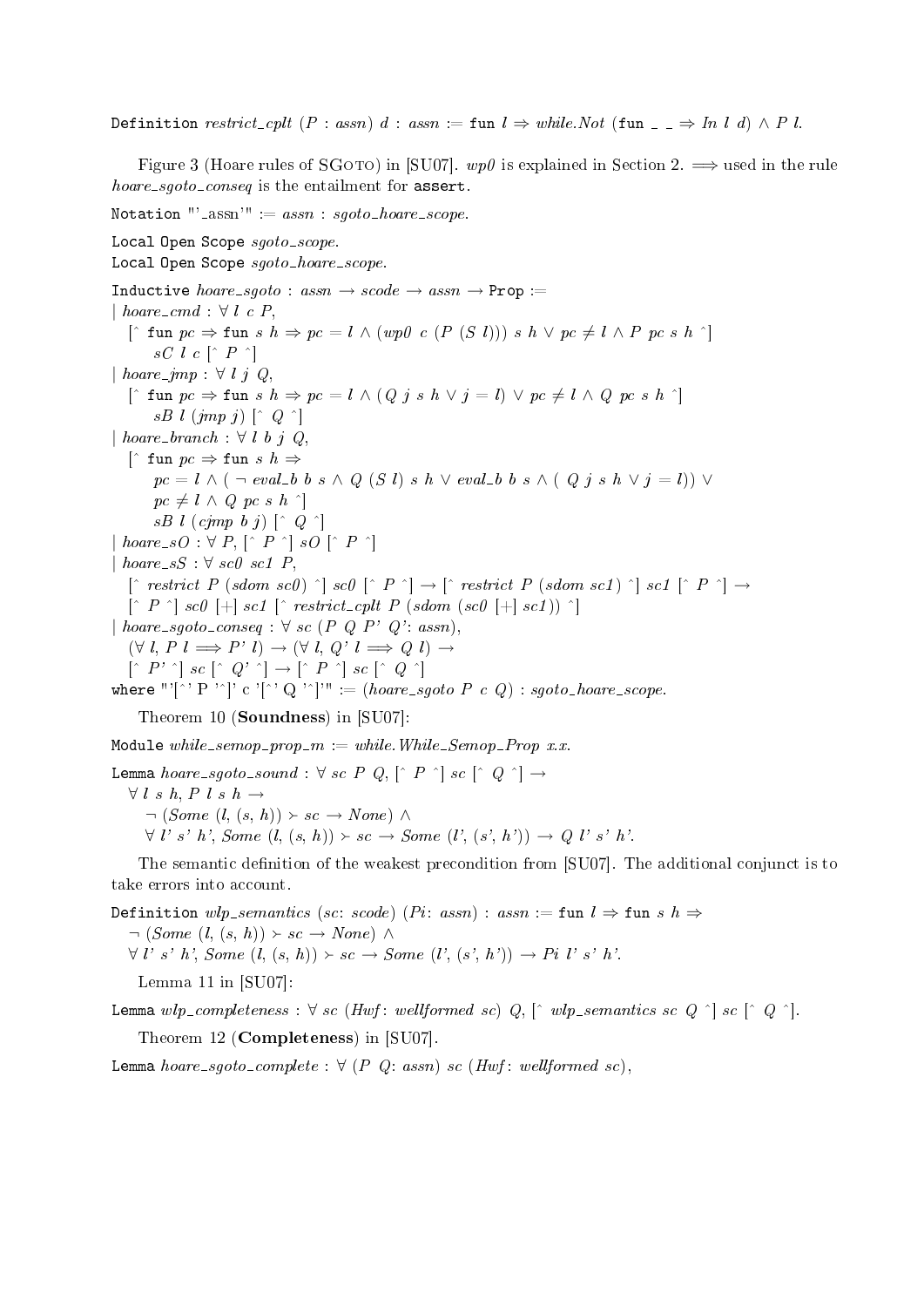(*∀* l s h,  $P \, l \, s \, h \rightarrow$  $\neg$  ( *Some*  $(l, (s, h)) \succ sc \rightarrow None$  )  $\wedge$  $(\forall l' s' h', Some (l,(s,h)) \succ sc \rightarrow Some (l', (s',h')) \rightarrow Q l' s' h') \rightarrow$  $\lceil \hat{P} \rceil$  sc  $\lceil \hat{Q} \rceil$ . End  $SGoto\_Hoare$ .

### 6 Example: The Sum of the n First Naturals

This example corresponds to Section 4.3 in [SU07]. The main difference is that the program is shown to compute its result *modulo*  $2^{32}$ , which is not the case with the archetypal assembly language of [SU07].

We first define registers to hold an intermediate value x, the output r, and the input n. Since registers have a finite size, the number of values that can be represented is limited.

Definition  $x := \text{req}_- t\theta$ . Definition  $r := \text{reg}_- t1$ . Definition  $n := \text{req-}t2$ .

The program consists of the following four labeled instructions:

Definition  $i1 := sB$  1 (cimp (beg x n) 5). Definition  $i2 = sC$  2 (addiu x x 1<sub>16</sub>). Definition  $i3 := sC$  3 (addu r x r). Definition  $i4 := sB \; 4 \; (imp \; 1)$ . Definition  $prq : scode := i1 \; [+] \; ((i2 \; [+] \; i3) \; [+] \; i4).$ 

The pre-condition is as follows. The output value  $r$  is initialized to 0 and the input value is expected to be positive (which actually holds naturally when registers' contents are regarded as unsigned).

Definition  $II$ :  $assn :=$  fun  $pc \Rightarrow$  fun  $s h \Rightarrow pc = 1 \wedge 0_{32}$  [. $\leq$   $|n|$   $s \wedge |x|$   $s = 0_{32} \wedge |r|$   $s = 0_{32}$ .

The post-condition is as follows. The intermediate value  $x$  (repeatedly incremented during execution) is expected to be equal to the input value  $n$  and the output value is exepected to be equal to the sum of the *n* first naturals modulo  $2^{32}$ . The non-modulo equality cannot be achieved in practice because of potential arithmetic overflows.  $u2Z$  is a function that interprets a finite-size integer as unsigned and returns its decimal value.

Local Open Scope  $zarith\_ext\_scope$ .

Definition  $I5'$  : assn := fun  $pc \Rightarrow$  fun s  $h \Rightarrow pc = 5 \land$  $[x]_{-} = [n]_{-} \land u\&Z [r]_{-} = Zsum (u\&Z [x]_{-} s) \{\{2 \land 32\}\}.$ 

The correctness proof consists of the application of the rules of the Hoare logic for SGoto. For the purpose of presentation, this proof can be decomposed in a sequence of basic steps, each consisting of the application of a single rule of the Hoare logic. For example, the following step shows that the addition of the intermediate value really corresponds to compute and add the next natural.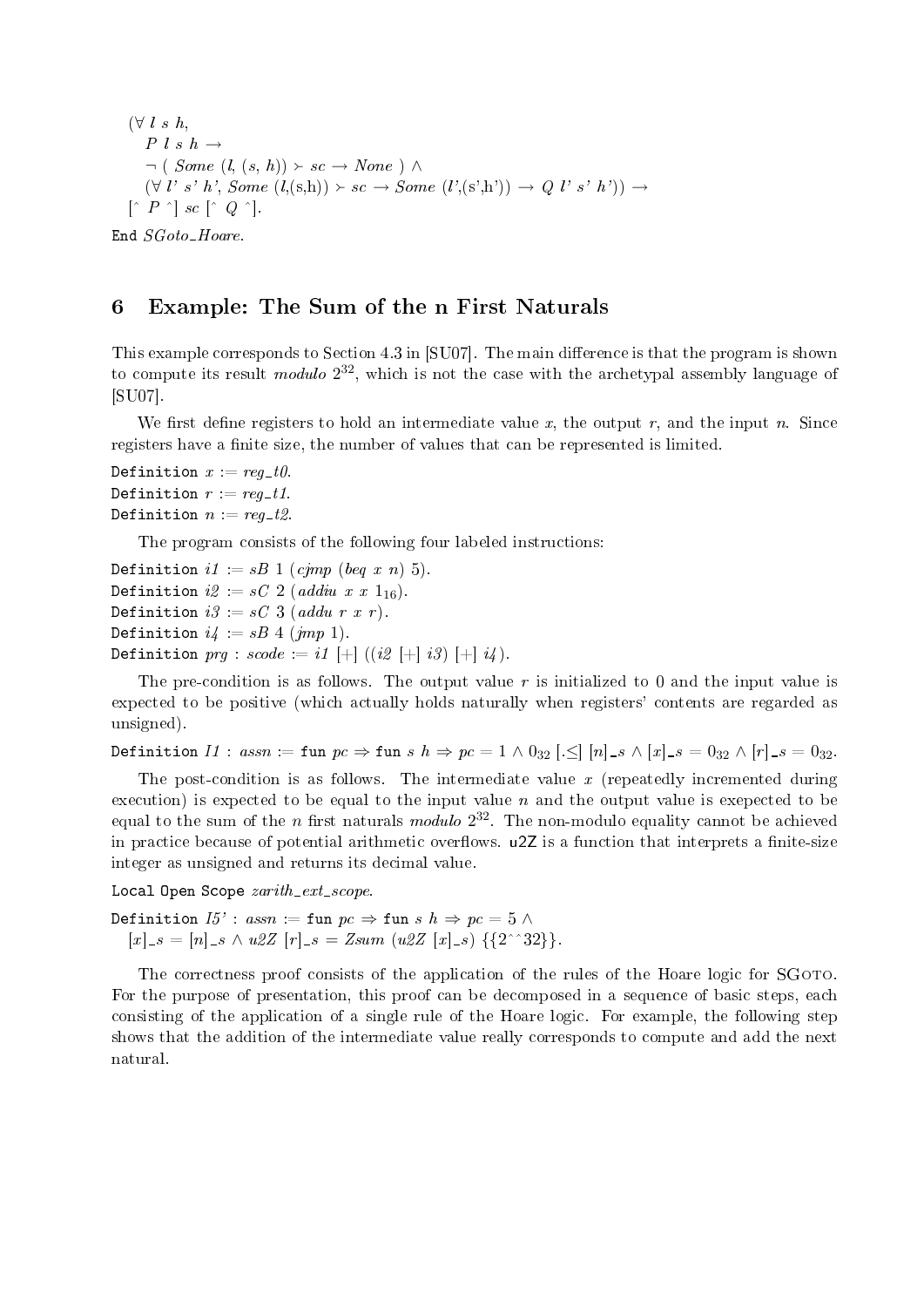Definition  $I2'$  : assn := fun  $pc \Rightarrow$  fun s  $h \Rightarrow pc = 2 \land$  $[x]_{-s}$  [.<]  $[n]_{-s} \wedge u2Z$  [r] $_{-s}$  = Zsum (u2Z [x] $_{-s}$ ) {{ 2^^32 }}. Definition  $I2"$ : assn := fun  $pc \Rightarrow$  fun s  $h \Rightarrow pc = 2 \land$  $[x]$ <sub>-8</sub> [.+]  $1_{32}$  [ $\leq$ ]  $[n]$ <sub>-8</sub>  $\wedge$  $u2Z [r]_{-}s + u2Z ([x]_{-}s [-1]_{32}) = Zsum (u2Z ([x]_{-}s [-1]_{32})) \{2^{\wedge}32\}.$ Definition  $I3 : assn := \text{fun } pc \Rightarrow \text{fun } s \ h \Rightarrow pc = 3 \wedge [x] \cdot s \cdot [0 \cdot s] \cdot [n] \cdot s \wedge$  $u2Z([x]_{-S} [+] [r]_{-S}) = Zsum([u2Z [x]_{-S}) \{ \{2 \text{``32} \} \}.$ 

Lemma  $step_{-}18 : [[12"] | i2 [[13 ]] \rightarrow [[12'] | i2 [[13]].$ 

Once all such steps are proved individually, the correctness proof consists in the sequential application of the corresponding lemmas:

Lemma  $prf$  :  $\left[ \left[ \begin{array}{c} II \end{array} \right] \right]$   $prg$   $\left[ \left[ \begin{array}{c} I5' \end{array} \right] \right]$ . apply  $step_1$ . apply  $step_2$ . apply  $step_3$ . apply  $step_4$ . apply  $step_5$ . apply  $step_6$ . apply  $step_7$ ; last first. apply  $step_8$ . apply  $step_9$ . apply  $step_10$ . apply  $step\_11$ . apply  $step_12$ . apply  $step_13$ ; last first. apply  $step_14$ . apply  $step_15$ . apply  $step_16$ . apply  $step_1$ 7. apply  $step_18$ . apply  $step_19$ . apply  $step_20$ . Qed. Module COMPILE  $(x : \text{whILE}.WHILE\_HOARE)$ . Module  $SGOTO_HOARE_M := SGoto_HOARE$  x. Import  $\textit{sgoto}\_ \textit{hoare}\_m$ . Import  $sgoto$ - $m$ . Import  $qoto$ -m. Import x. Import  $x.x$ Module WHILE\_PROP\_M := WHILE.WHILE\_SEMOP\_PROP X.X.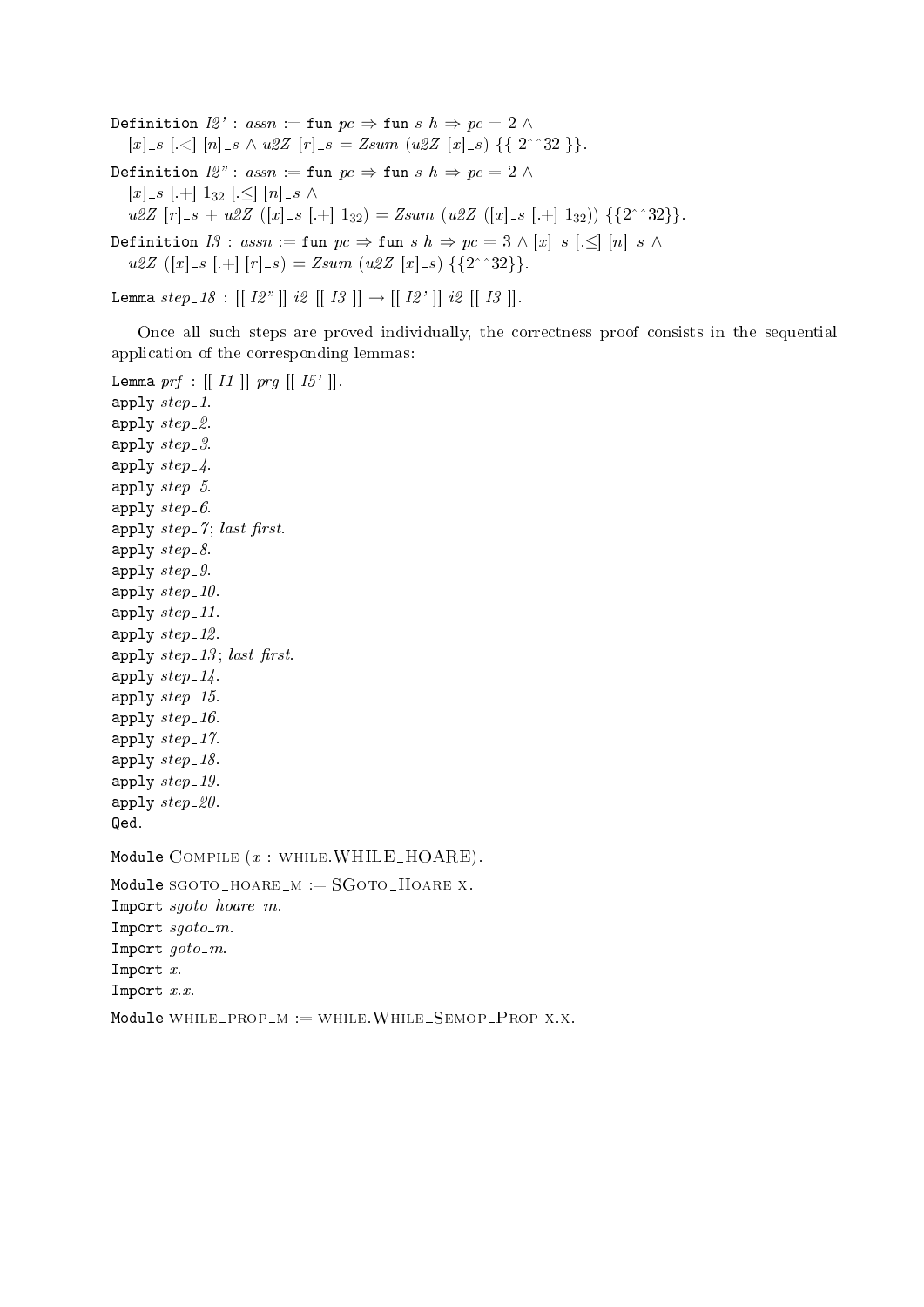# 7 Compilation from WHILE to SGOTO

This corresponds to Section 4 of [SU07].

### 7.1 Compilation and Preservation/Reflection of Evaluations

Figure 5 (Rules of compilation from While to  $SGOTO)$  in [SU07]. A slight difference is that we do not remove nop instructions (they are sometimes important in MIPS assembly because of non-taken branch prediction).

Import while.

Inductive compile : label  $\rightarrow$  @cmd cmd0 expr b  $\rightarrow$  scode  $\rightarrow$  label  $\rightarrow$  Prop :=  $\vert$  comp\_cmd :  $\forall$  *l*  $(c : \text{cmd0})$  , compile *l*  $c$  (sC *l*  $c$ ) (S *l*) *|* comp\_seq : ∀ *l l' l" c d c' d'*, compile l c c' l"  $\rightarrow$  compile l" d d' l'  $\rightarrow$  compile l (c ; d) (c' [+] d') l' *|* comp\_ifte : ∀ *l l' l" t c d c' d'*, compile (S *l*")  $c$   $c'$   $l' \rightarrow$  compile (S *l*)  $d$   $d'$   $l'' \rightarrow$ compile l (ifte t c d) (sB l (cjmp t  $(S \, l'')$ )  $[+]$   $((d' \, l'']$  sB  $l''$  (jmp  $l'$ ))  $[l +]$  c')) l' *|* comp while : *∀* l l' t c prg, compile (S *l*) c prq  $l' \rightarrow$ compile l (while t c) (sB l (cjmp (neg t) (S l'))  $[+]$  (prq  $[+]$  sB l' (jmp l))) (S l').

Lemma 13 (Totality and determinacy of compilation) in [SU07]:

Lemma totality :  $\forall$  l c,  $\exists$  sc,  $\exists$  l', compile l c sc l'.

Lemma determinacy : *∀* c l l'0 sc0, compile l c sc0 l'0 *→*

*∀* l'1 sc1, compile l c sc1 l'1 *→*  $\textit{sc0} = \textit{sc1} \wedge l'0 = l'1.$ 

Lemma 14 (Domain of compiled code) in [SU07]:

Lemma compile\_sdom :  $\forall c \; l \; sc \; l'$ , compile  $l \; c \; sc \; l' \rightarrow \forall p, \; l \leq p \leq l' \rightarrow \text{ln } p \; (\text{sdom } sc)$ . Lemma compile\_sdom' :  $\forall c \; l \; sc \; l'$ , compile  $l \; c \; sc \; l' \rightarrow \forall p$ ,  $\ln p$  (sdom  $sc$ )  $\rightarrow l \leq p \; cl'$ .

Compilation always produces wellformed code:

Lemma compile\_wellformed :  $\forall c \; l \; sc \; l'$ , compile  $l \; c \; sc \; l' \rightarrow$  wellformed sc.

Theorem 15 (Preservation of evaluations) in [SU07]:

Lemma preservation of evaluations :  $\forall c s l s c s' l',$ compile l c sc l' *→* Some  $s - c \rightarrow$  Some  $s' \rightarrow$ Some  $(l, s) \rightarrow sc \rightarrow$  Some  $(l + \text{length (sdom } sc), s')$ .

Theorem 16 (**Reflection of evaluations**) in  $[SU07]$ .

This proof is done by a nested induction to handle the while-case. We isolate this subcase by intermediate lemmas (one lemma for the error-free case and another lemma for the error case). Here follows the intermediate lemma for the error-free case; what will be the outer induction hypothesis in the main proof is given as an hypothesis to this intermediate lemma.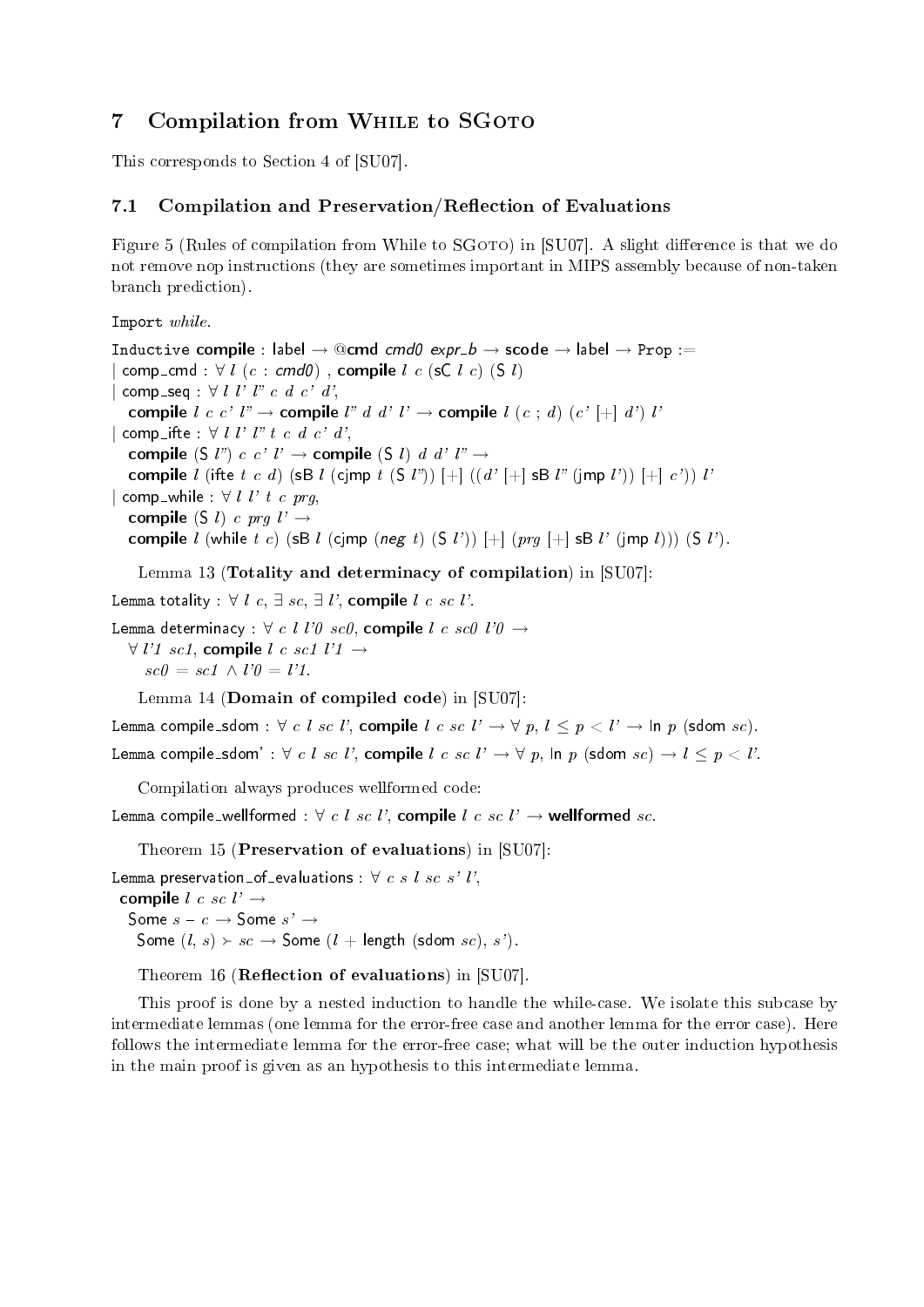```
Lemma reflection_of_evaluations' : \forall c_t(IHouter : ∀ l sc_t l' s s' lstar, compile l c_t s_t l' →Some (l, s) > sc_{-}t \rightarrow Some (lstar, s') \rightarrowlstar = l' \wedge (\text{Some } s - c_- t \rightarrow \text{Some } s') sc st st',
   st \rightarrow sc \rightarrow st' \rightarrow∀ l l' t, compile l (while t c_t) sc l' →
      ∀ s h lstar s' L,
         L = l \vee L = S l \rightarrow∀ (Hneq: eval_b t s).
            st = Some (L, (s, h)) \rightarrowst' = Some (lstar, s') \rightarrowlstar = l' \wedge (Some(s, h) - while t \nc_t \rightarrow Some(s').
```
Lemma reflection\_of\_evaluations:  $\forall c \; l \; sc \; l'$ , compile  $l \; c \; sc \; l' \rightarrow$ 

*∀* s, (*∀* lstar s',

Some  $(l, s)$  ≻  $sc$  → Some  $(lstar, s')$  →  $lstar = l' \wedge$  (Some  $s - c \rightarrow$  Some  $s')$ )  $\wedge$ (Some  $(l, s) \succ sc \rightarrow$  None  $\rightarrow$  (Some  $s - c \rightarrow$  None)).

### 7.2 Preservation/Reflection of Derivable Hoare Triples

Theorem 17 (Preservation of derivable Hoare triples) in [SU07]. The proof of this theorem makes use of the soundness of Hoare logic for WHILE; this is the lemma soundness used below.

Module WHILE\_HOARE\_PROP\_M :=  $WHILE_HOARE_P$ ROP X.

```
Lemma preservation_hoare :
 ∀ P Q c, {{ P }} c {{ Q }} →
 ∀ l sc l', compile l c sc l' →
  [\hat{ } \text{fun } pc \Rightarrow \text{fun } s \text{ } h \Rightarrow pc = l \land P \text{ } s \text{ } h \text{ } \hat{ } ] \text{ } sc \text{ } [\hat{ } \text{fun } pc \Rightarrow \text{fun } s \text{ } h \Rightarrow pc = l' \land Q \text{ } s \text{ } h \text{ } \hat{ } ] .Proof.
move⇒ P Q c Hoare l sc l' Hcompile.
apply hoare_sgoto_complete; first by eapply compile_wellformed; eauto.
move \Rightarrow l0 \; s \; h \; [\rightarrow HP] \; \{l0\}.move/while\_hoare\_prop\_m.soundness: \textit{Hoare}.\csc(A) = - HP \Rightarrow Herror\_free HQ.
move / reflection\_of\_evaluations: Hcompile.
\texttt{case}/(\mathcal{L}(s, h)) \Rightarrow \textit{Hcompile1} Hcompile2.
split.
- by move\Rightarrow X; apply Hcompile2 in X.
- move⇒ l' _ s' h' Hexec.
   case/Hcompile1 : Hexec \Rightarrow Hl'_{l'}.
   by move/HQ.
Qed.
```
Theorem 18 (Reflection of derivable Hoare triples). The proof of this theorem uses in particular the completeness of Hoare-logic for While.

Lemma reflection\_hoare :  $\forall$  *l c sc l'*, compile *l c sc l'*  $\rightarrow$  $\forall P \ Q, [\hat{P} \ \hat{P}] \ \text{sc} \ [\hat{Q} \ \hat{Q}] \rightarrow \{\{P \ l\} \} \ \text{c} \ \{\{Q \ l'\} \}.$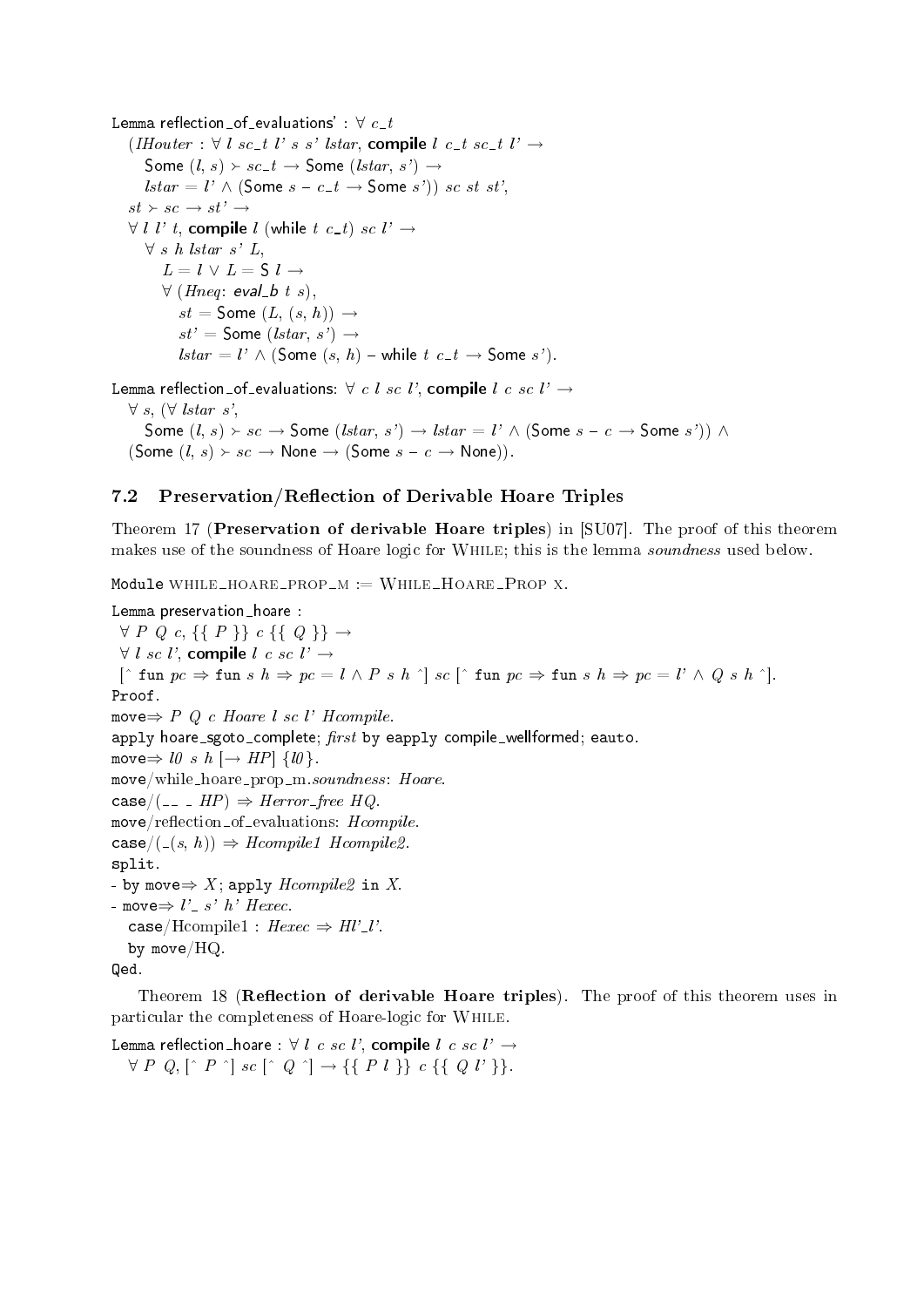End Compile.

### 8 Application: Generation of Hoare-logic Proofs from While

As explained in Section 1, in [AM06], we verified in Coq an implementation of the Montgomery multiplication written in the SmartMIPS instruction set. We worked on a version of the program where branches were replaced by while-loops and while-loops where compiled away by a certified macro-expander afterwards. Strictly speaking, there was therefore no Hoare-logic proof for the assembly code to be run.

The rest of this section shows that one can recover a Hoare-logic proof for the assembly code to be run by using the previously formalized theorem *preservation\_hoare* (Section 7.2).

montgomery is the program with while-loops. We instantiate it with a set of registers:

Definition mont mul cmd : while.cmd := montgomery k alpha x y z m one ext int X Y V M  $Z_$  quot  $C_$  t s ...

Given a certain set of parameters (concrete initial values to put in registers and in the mutable memory), the proof of correctness mont\_mul\_specif gives a proof-term that is the proof that the Montgomery multiplication with while-loops is correct. In other words, this is a proof of correctness prior to compilation. This is clear when checked with the Check command.

Definition  $mont\_mul\_cmd\_hoare :=$ 

mont-mul-triple  $-$  - - - - - - - - - - - - - - - - Hset nk valpha nx ny nm nz vx vy vm vz X Y M Halpha Hx Hy Hm Hnz Hvx Hvy Hvm Hvz HX HY.

Check  $month\_mul\_cmd\_hoare$ .

```
> Check mont_mul_cmd_hoare.
{ {\{fun s h \Rightarrow [x]_s = vx \;/\; [y]_s = vy \;/\; [z]_s = vz \;/\; [m]_s = vn \;/\;}}u2Z ([k]<sub>s</sub>) = Z<sub>of</sub> nat nk / \langle [alpha]<sub>s</sub> = valpha /
  ((var_e x \mid -\rangle X \ast \ast var_e g \mid -\rangle Y) \ast \ast var_e z \mid -\rangle Lists\_ext.rep zero32 nk) \ast \astvar_e m |--\rangle M) s h /\ranglestore.multi_null s}}
montgomery k alpha x y z m one ext int_ X_ Y_ M_ Z_ quot C t s_
{{fun s h => exists Z0, length Z0 = nk /\
  [x]<sub>_</sub>s = vx /\ [y]<sub>_</sub>s = vy /\ [z]<sub>_</sub>s = vz /\ [m]<sub>_</sub>s = vm /\
  u2Z ([k]<sub>s</sub>) = Z_of_nat nk / \ [alpha]s = valpha / \
  ((var_e x \mid -\rangle X * * var_e y \mid -\rangle Y) * * var_e z \mid -\rangle Z0) * * var_e m \mid -\rangle M) s h / \langle(2\beta + 1) (Zbeta nk * Sum nk.+1 (20 + 1) [C]_s :: nil) =m Sum nk X * Sum nk Y \{ \text{Sum nk } N \}Sum nk.+1 (Z0 ++ [C]_s :: nil) < 2 * Sum nk M /\
  u2Z ([t] _s) = 4 * nz + 4 * Z_of_nat (nk - 1)}}
```
Now, let us consider *mont-mul-scode*, the Montgomery multiplication with gotos, obtained by automatically macro-expanding if-then-else's and while-loops and locating the code at starting label 0 (using a function corresponding to the *compile* predicate (see Section 7.1)):

Definition  $month\_mul\_scale$ : compile - m.sgoto - hoare - m.sgoto - m.scode : = compile - m.compile - f O  $month$ - $mul$ - $cmd$ .